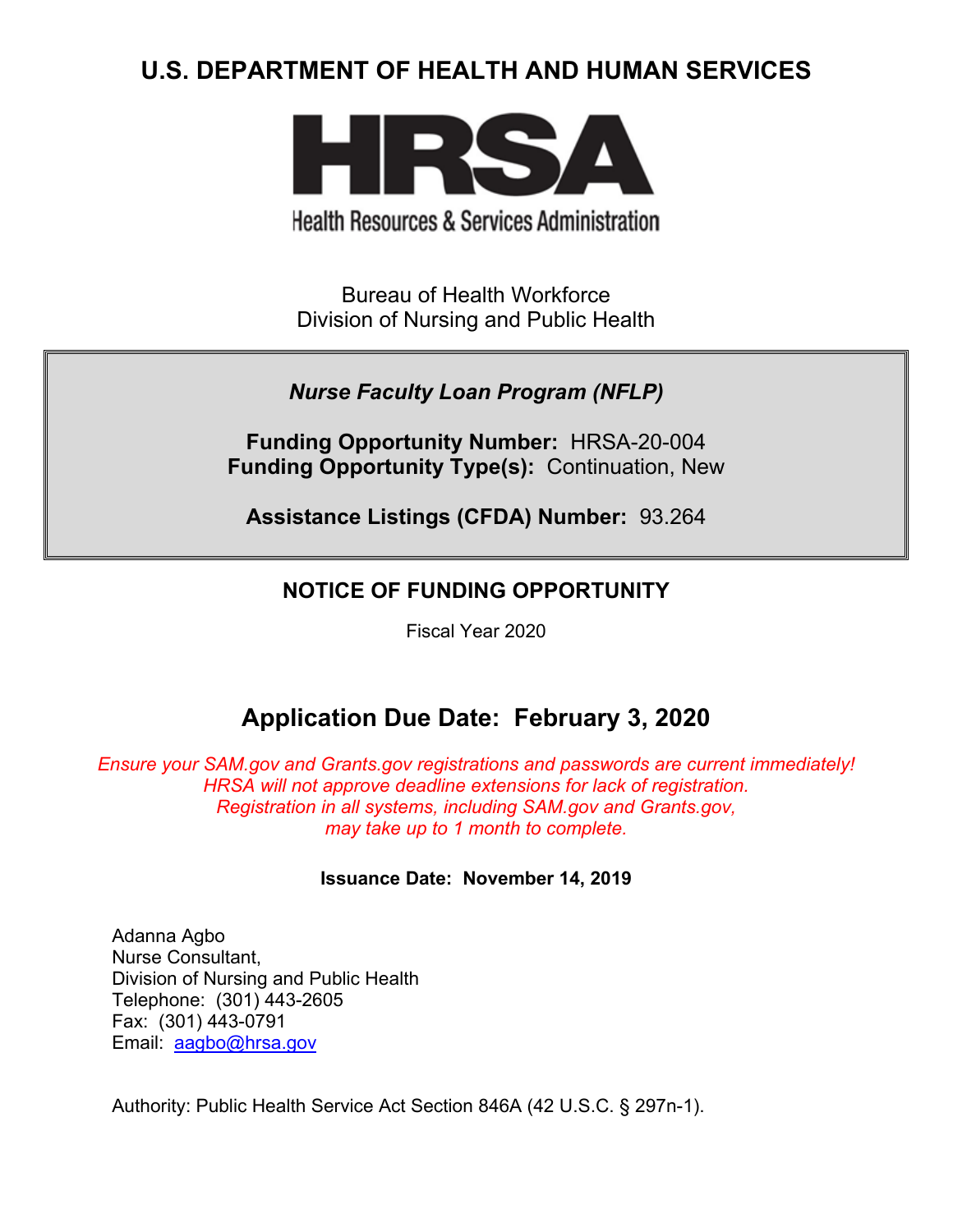# **EXECUTIVE SUMMARY**

The Health Resources and Services Administration (HRSA) is accepting applications for fiscal year (FY) 2020 Nurse Faculty Loan Program (NFLP). The purpose of this program is to increase the number of qualified nursing faculty by supporting schools of nursing to establish and operate a student loan fund in accordance with the terms outlined in the authorizing statute. Recipient institutions shall make loans to individuals consistent with that purpose, and an amount up to 85 percent of any such loan (plus interest thereon) shall be canceled by the school, according to the schedule prescribed in statute, upon completion of up to four years of full-time employment as a nurse faculty member in an accredited school of nursing.

The FY 2020 President's Budget does not request funding for this program. This notice is a contingency action taken to ensure that, should funds become available for this purpose, HRSA can process applications and award funds in a timely manner. You should note that this program may be cancelled prior to award.

| <b>Funding Opportunity Title:</b>                             | <b>Nurse Faculty Loan Program</b>              |
|---------------------------------------------------------------|------------------------------------------------|
| <b>Funding Opportunity Number:</b>                            | <b>HRSA-20-004</b>                             |
| Due Date for Applications:                                    | February 3, 2020                               |
| <b>Anticipated Total Annual Available</b><br>FY 2020 Funding: | \$28.5 million                                 |
| Estimated Number and Type of Award(s):                        | 90 awards                                      |
| <b>Estimated Award Amount:</b>                                | Formula-based                                  |
| <b>Cost Sharing/Match Required:</b>                           | Yes                                            |
| Period of Performance:                                        | July 1, 2020 through June 30, 2021<br>(1 year) |
| Eligible Applicants:                                          | Accredited schools of nursing.                 |
|                                                               | See Section III.1 of this notice of funding    |
|                                                               | opportunity (NOFO) for complete                |
|                                                               | eligibility information.                       |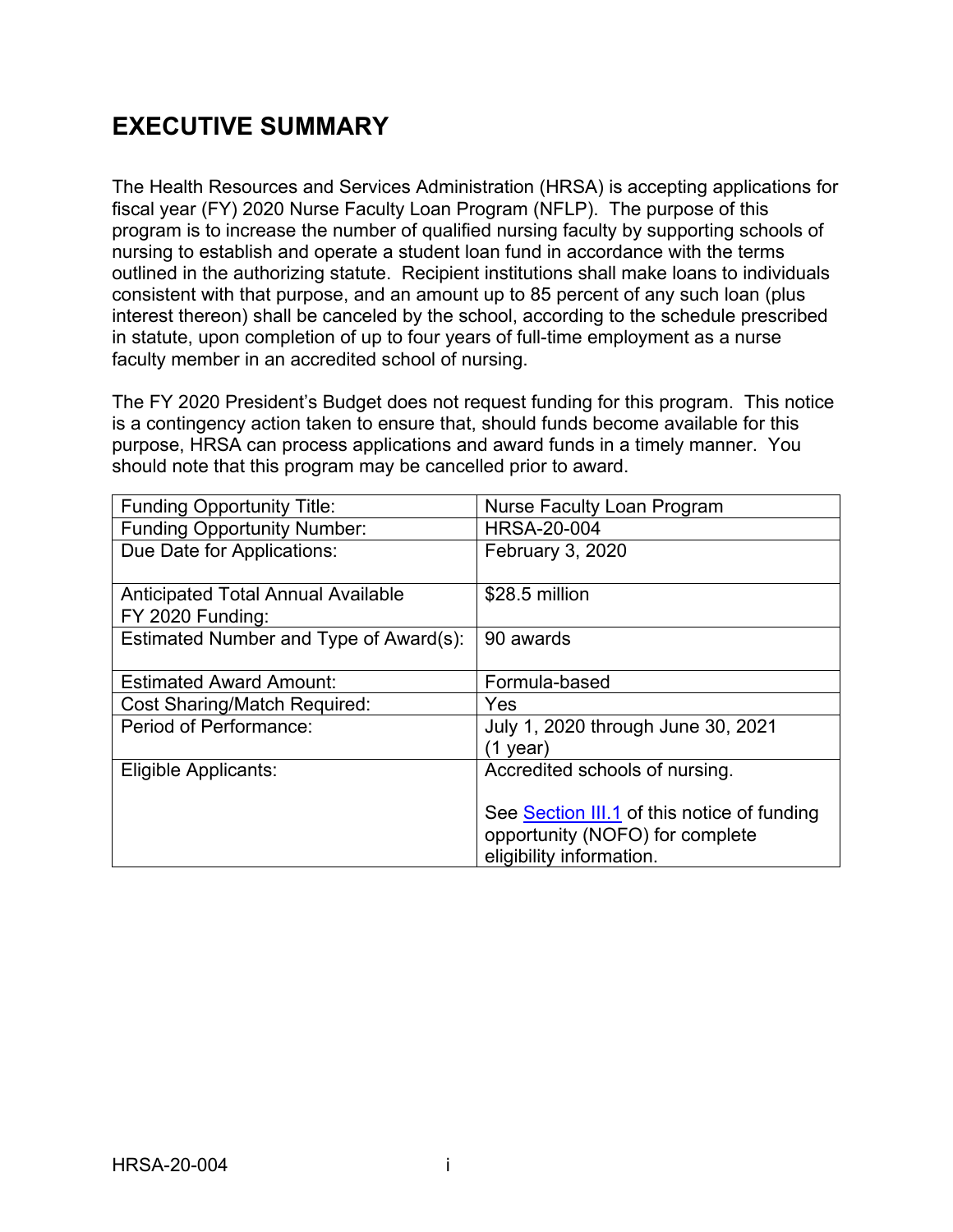## **Application Guide**

You (the applicant organization/agency) are responsible for reading and complying with the instructions included in HRSA's *SF-424 R&R Application Guide,* available online at [http://www.hrsa.gov/grants/apply/applicationguide/sf424rrguidev2.pdf,](http://www.hrsa.gov/grants/apply/applicationguide/sf424rrguidev2.pdf) except where instructed in this NOFO to do otherwise.

### **Technical Assistance**

HRSA will hold a pre-application technical assistance (TA) webinar(s) for applicants seeking funding through this opportunity. The webinar(s) will provide an overview of pertinent information in the NOFO and an opportunity for applicants to ask questions. Visit the HRSA Bureau of Health Workforce's open opportunities website at <https://bhw.hrsa.gov/fundingopportunities/default.aspx> to learn more about the resources available for this funding opportunity.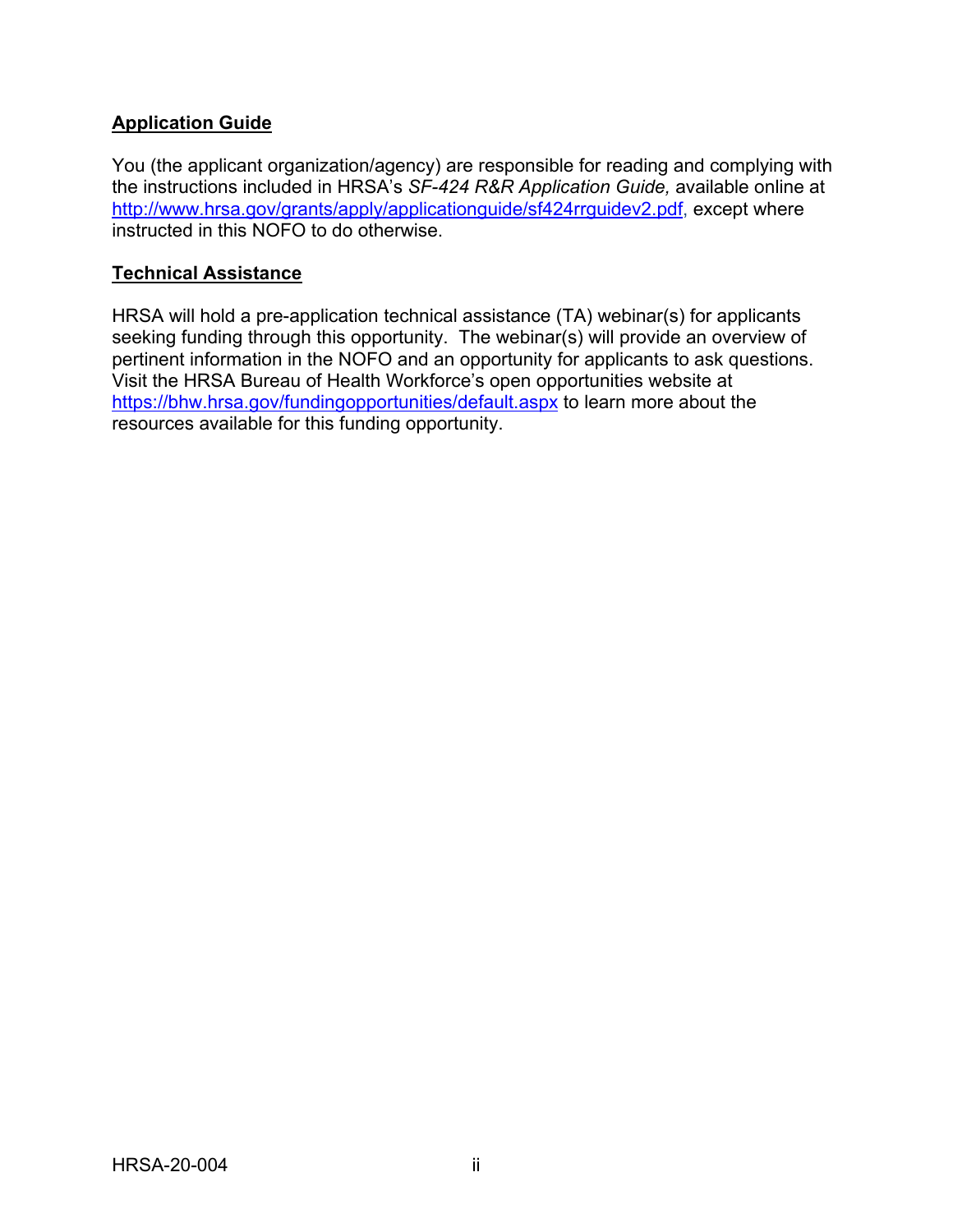## **Table of Contents**

| i.<br>Н.                                                                |  |
|-------------------------------------------------------------------------|--|
| 3. DUN AND BRADSTREET DATA UNIVERSAL NUMBERING SYSTEM (DUNS) NUMBER AND |  |
|                                                                         |  |
|                                                                         |  |
|                                                                         |  |
|                                                                         |  |
|                                                                         |  |
|                                                                         |  |
|                                                                         |  |
|                                                                         |  |
|                                                                         |  |
|                                                                         |  |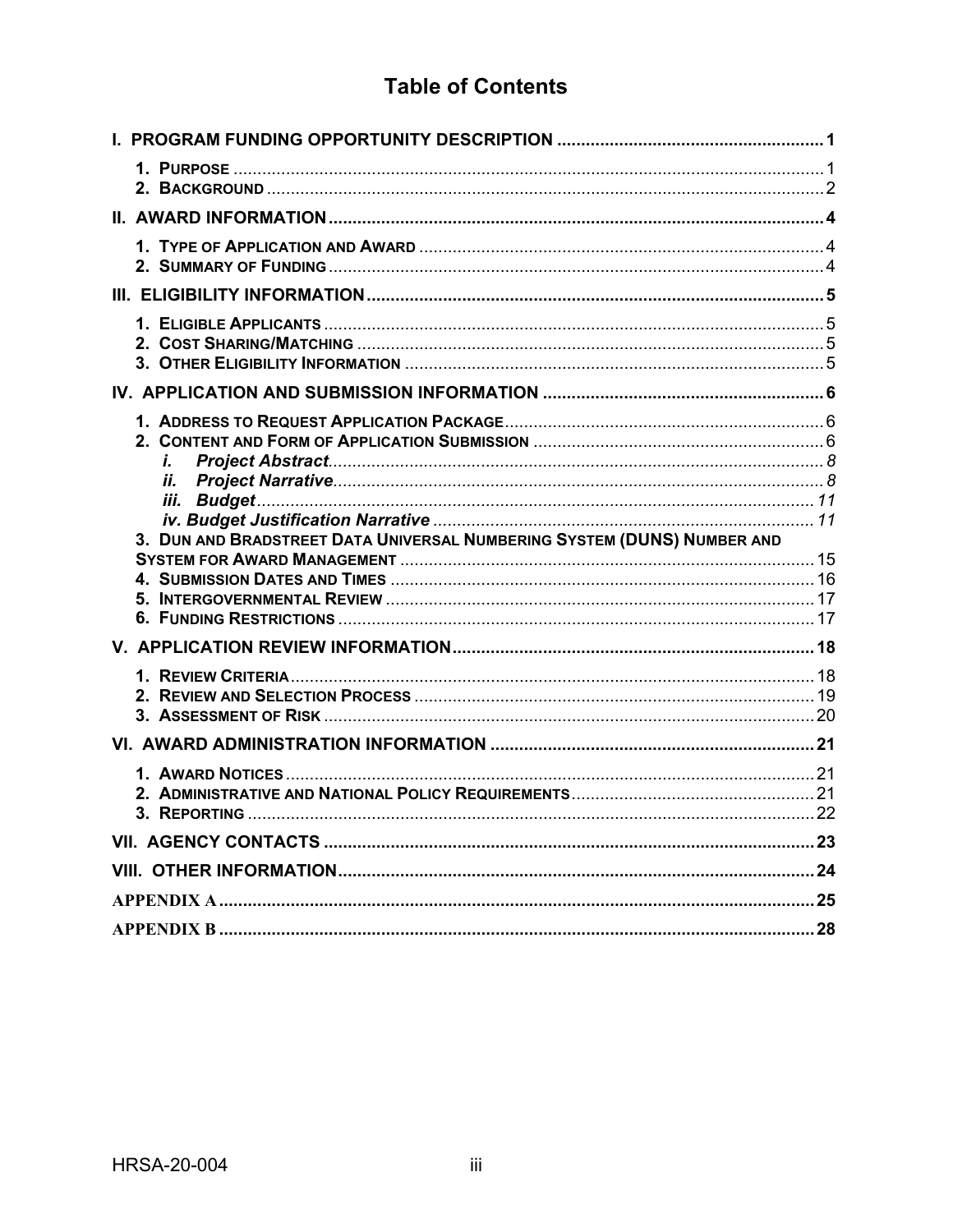## <span id="page-4-0"></span>**I. Program Funding Opportunity Description**

### <span id="page-4-1"></span>**1. Purpose**

This notice announces the opportunity to apply for funding under the Nurse Faculty Loan Program (NFLP).

### **Program Purpose**

The purpose of this one-year funding opportunity is to increase the number of qualified nursing faculty. This NOFO seeks to accomplish this by providing funding to accredited schools of nursing to offer loans to students enrolled in advanced education nursing degree programs who are committed to become nurse faculty. In exchange for full-time post-graduation employment as nurse faculty, the program authorizes cancelation of up to 85 percent of any such loan (plus interest thereon).

#### **Program Goals**

The goals of this program are to:

- Support training of advanced education nursing students who will serve as nurse faculty upon graduation, with a focus on doctorate preparation
- Decrease the financial barrier of serving as nurse faculty through loan cancelation
- Increase the number of qualified nursing faculty nationwide

#### **Program Objectives**

- Graduate advanced nurse educators who will serve as nurse faculty
- Provide up to 85 percent loan cancellation through 4-years of service
- Establish and maintain the NFLP account and provide fiscal oversight according to NFLP guidelines
- Operate an active loan fund and loan cancellation program, with documented data to show successful programmatic implementation

#### **HHS and HRSA Priorities**

You are encouraged to select and address one of the clinical priorities below which include HHS's and HRSA's priorities.

- Combatting the opioid crisis/Improving Mental Health
- Value-based care delivery and quality improvement initiatives
- Transforming the workforce targeting the need
- Expanding telehealth services
- Maternal Mortality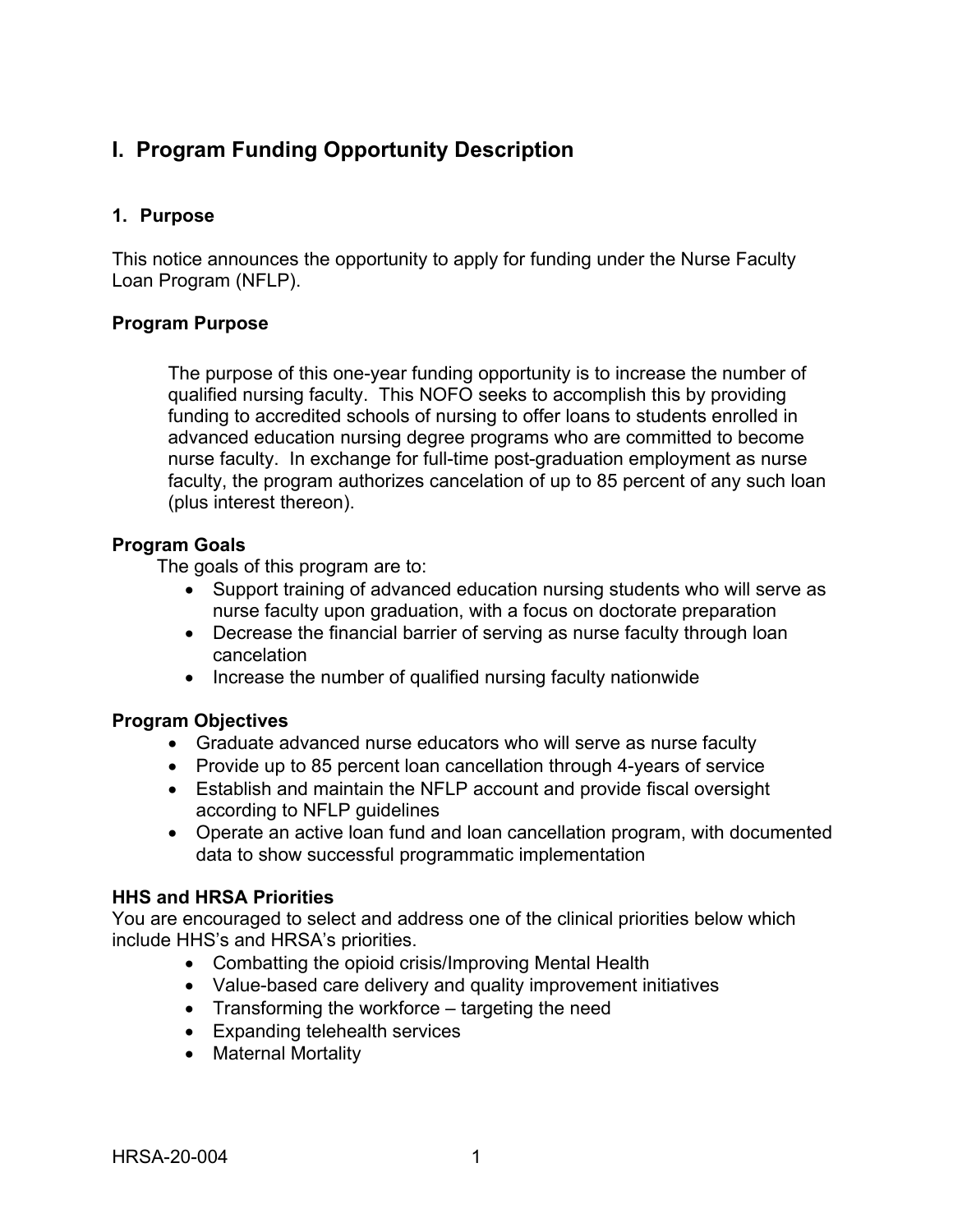## <span id="page-5-0"></span>**2. Background**

This program is authorized by Title VIII of the Public Health Service Act, § 846A (42 U.S.C. 297n-1).

The American Association of Colleges of Nursing (AACN) reported that 75,029 qualified applicants were not offered admission to baccalaureate and graduate nursing programs in 2018, due to insufficient number of faculty, clinical sites, classroom space, clinical preceptors, and budget constraints.<sup>[1](#page-5-1)</sup> AACN found that out of the total number of qualified applicants, 10,788 and 2,909 were turned away from master's and doctoral programs respectively. Most nursing schools cited faculty shortages as the top reason for not accepting all qualified applicants into baccalaureate and graduate programs. $2 \ln$  $2 \ln$ AACN's Survey on Vacant Faculty Positions for Academic Year 2018-2019, responding schools of nursing identified a total of 1,715 faculty vacancies, a vacancy rate of 7.9 percent, with a cited need to create an additional 138 faculty positions to accommodate student demand. The data showed that most of the vacancies (90.7 percent) were faculty positions requiring or preferring a doctoral degree. Respondents to the survey also reported that the most critical challenges related to faculty recruitment included limited pool of doctorally-prepared faculty, lack of faculty with the right specialty mix, noncompetitive salaries, difficulty finding faculty for schools in rural areas, etc.<sup>1</sup> In order to encourage students to become nurse faculty, evidence has shown the following to be effective: student support and mentorship; adequate nurse educator preparation; and monetary support to pursue education, including fellowships and loan forgiveness.

The demand for primary care services has increased largely due to both a growing and an aging population. The Bureau of Health Workforce (BHW) National Center for Health Workforce Analysis (NCHWA) projects that the demand for primary care physicians will increase by 28,700 to 241,200 full time employees by the year 2020.[3](#page-5-3) Addressing the gap in primary care providers, especially for rural and underserved populations, is important for the health of the nation. Advanced Practice Registered Nurses (APRNs) can help to address this gap, and are often the primary care providers at the forefront of providing preventive care services to the public; they treat and diagnose illnesses, advise the public on health issues, and manage chronic diseases.<sup>[4](#page-5-4)</sup> The issue is that nationwide, APRN education programs are experiencing a number of challenges, including increased demand for APRN education, the national faculty shortage, and a shortage of APRN preceptors. Over 60 percent of schools with Nurse Practitioner (NP) programs expressed concern over the limited number of clinical sites,

<https://bhw.hrsa.gov/sites/default/files/bhw/nchwa/projectingprimarycare.pdf>

 $\overline{a}$ 

<span id="page-5-1"></span><sup>&</sup>lt;sup>1</sup> American Association of Colleges of Nursing. (2019). Special Survey on Vacant Faculty Positions for Academic Year 2018-2019. Washington, DC.<https://www.aacnnursing.org/Portals/42/News/Surveys-Data/Vacancy18.pdf> <sup>2</sup> American Association of Colleges of Nursing. (2019). Fact Sheet: Nursing Faculty Shortage. Washington, DC. <https://www.aacnnursing.org/Portals/42/News/Factsheets/Faculty-Shortage-Factsheet.pdf>

<span id="page-5-3"></span><span id="page-5-2"></span><sup>&</sup>lt;sup>3</sup> Health Resources and Services Administration, National Center for Health Workforce Analysis (2013). Projecting the Supply and Demand for Primary Care Practitioners Through 2020.

<span id="page-5-4"></span><sup>4</sup> American Nurses Association. What is Nursing?: Advanced Practice Registered Nurse (APRN). Retrieved from 1/15/2019 from https://www.nursingworld.org/practice-policy/workforce/what-is-nursing/aprn/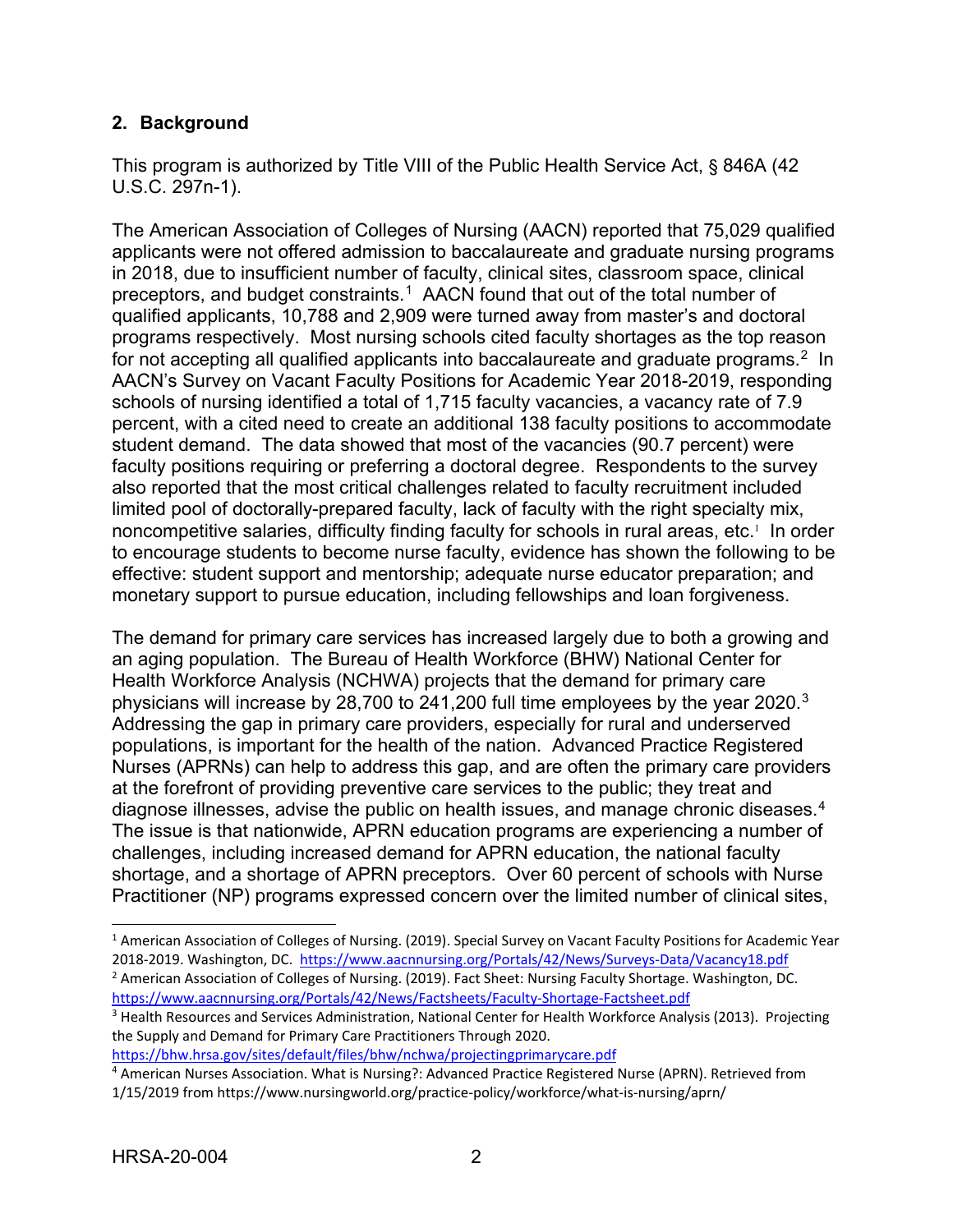and about 59 percent reported having an inadequate supply of qualified primary care preceptors.[5](#page-6-0) Academic partnerships with preceptors provide needed access to preceptors and clinical training opportunities for APRN students/graduates, foster clinical innovation, promote continuing education, and enhance partnerships in the community. Collaboration between academic and preceptor practice partners leverages resources to, maximize student learning, ensure safety of care delivery, and optimize patient outcomes. Establishment of formal joint faculty appointments for preceptors within an academic-practice collaborative framework serves to clarify responsibilities to students, enhances the preceptor's investment in student learning and provides mutual academic and practice benefits such as access to library and other resources, ongoing education opportunities, improved evidence-based practice instruction, expanded faculty capacity, and establishment of linkages and shared expertise.<sup>[6](#page-6-1)</sup>

The NFLP supports institutions committed to preparing advanced degree nursing students to serve as nurse faculty, especially those with a focus on doctoral preparation, thereby addressing the national nursing faculty shortage. Additionally, NFLP addresses the nationwide primary care provider shortage by encouraging APRNs to serve as preceptors within an academic-practice partnership framework. These partnerships will be formed by an NFLP graduate who serves as a full time clinical preceptor, in exchange for loan cancelation, and the school in need of a preceptor for their APRN students.

## **Program Definitions**

A glossary containing general definitions for terms used throughout the Bureau of Health Workforce NOFOs can be located at the [Health Workforce Glossary.](https://bhw.hrsa.gov/grants/resourcecenter/glossary) In addition, the following definitions apply to the Nurse Faculty Loan Program for Fiscal Year 2020:

**Advanced Education Nursing Program –** Refers to advanced education nursing degree programs (including individuals in combined Registered Nurse (RN)/graduate degree programs and post-nursing Master's certificate programs) that train individuals to serve as nurse practitioners, clinical nurse specialists, nurse-midwives, nurse anesthetists, nurse educators, nurse administrators, and public health nurses.

**Full-Time Employment –** Refers to the status of a student borrower who has graduated and is employed and serving in a nurse faculty capacity that qualifies for loan cancelation. For the purpose of the Nurse Faculty Loan Program, the institution which provided NFLP support to a borrower makes the determination about meeting the fulltime employment criteria based on the following, which may include (1) employment as a full-time faculty member at an accredited school of nursing; (2) employment as a parttime faculty member at an accredited school of nursing in combination with another part-time faculty position or part-time clinical preceptor/educator position affiliated with

 $\overline{a}$ 

<span id="page-6-0"></span><sup>5</sup> Jones, K., Petri, L. & Statler, M. (2013). Recruiting and Maintaining U.S. Clinical Training Sites: Joint Report of the 2013 Multi-Discipline Clerkship/Clinical Training Site Survey.<br><sup>6</sup> American Association of Colleges of Nursing (2015). White Paper: Re-envisioning the Clinical Education of

<span id="page-6-1"></span>Advanced Practice Registered Nurses.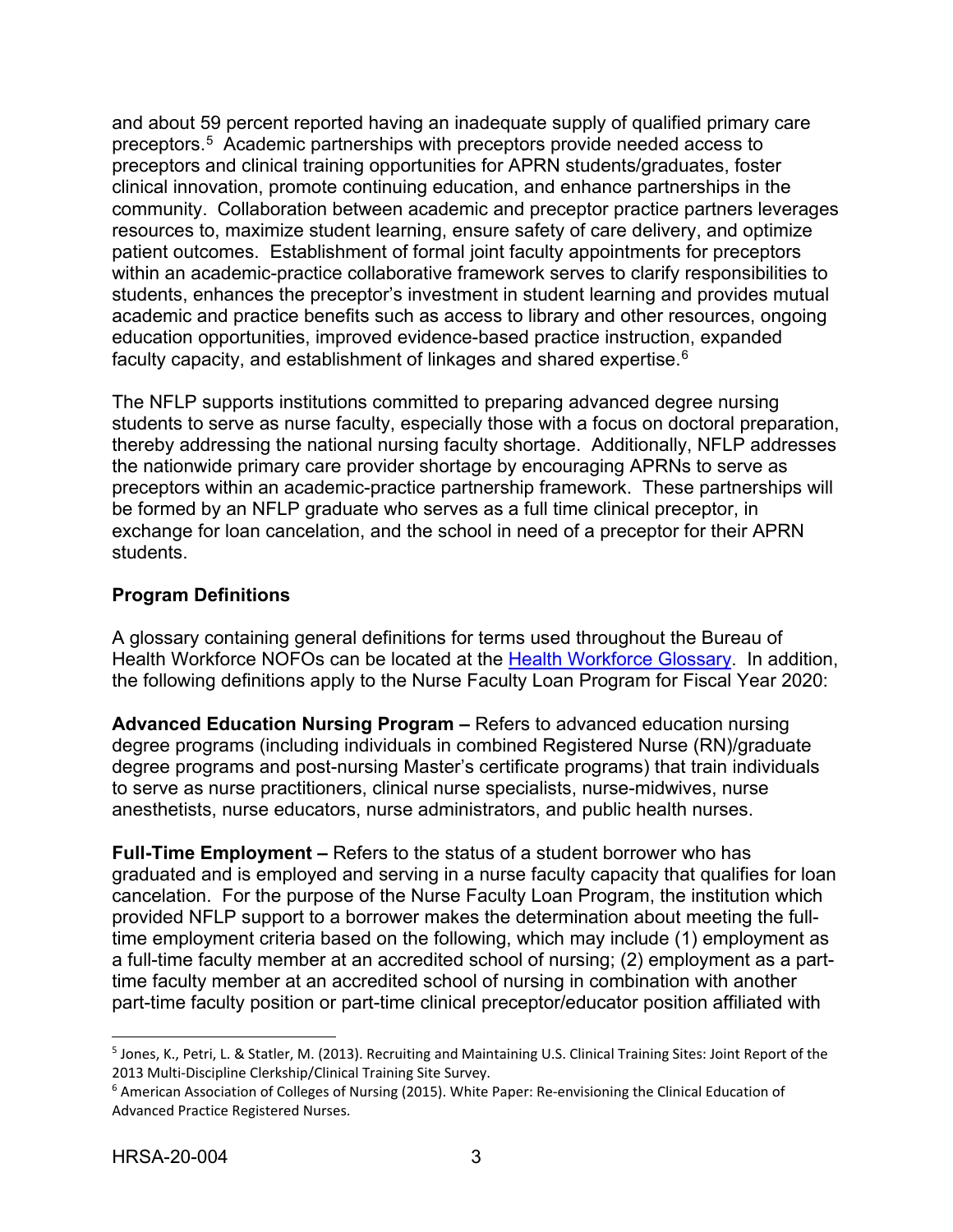an accredited school of nursing that together equates to full-time employment; or 3) employment as designated joint-appointment faculty serving as full time advanced practice registered nurse (APRN) preceptor within an academic-practice partnership framework affiliated with an accredited school of nursing.

## <span id="page-7-0"></span>**II. Award Information**

## <span id="page-7-1"></span>**1. Type of Application and Award**

Type(s) of applications sought: Continuation, and New

HRSA will provide funding in the form of a formula award. The amount of funding awarded to each recipient will be determined according to a formula described in Section V.1.

## <span id="page-7-2"></span>**2. Summary of Funding**

HRSA expects approximately \$28.5 million to be available annually to fund approximately 90 recipients. The FY 2020 President's Budget does not request funding for this program. The actual amount available will not be determined until enactment of the final FY 2020 federal appropriation. This program notice is subject to the appropriation of funds, and is a contingency action taken to ensure that, should funds become available for this purpose, HRSA can process applications and award funds in a timely manner. The period of performance is July 1, 2020 through June 30, 2021 (one year). Funding continuation is subject to the availability of appropriated funds for NFLP in subsequent fiscal years, satisfactory recipient performance, and a decision that continued funding is in the best interest of the Federal Government.

All HRSA awards are subject to the Uniform Administrative Requirements, Cost Principles, and Audit Requirements at [45 CFR part 75.](http://www.ecfr.gov/cgi-bin/retrieveECFR?gp=1&SID=4d52364ec83fab994c665943dadf9cf7&ty=HTML&h=L&r=PART&n=pt45.1.75)

This program does not allow any indirect costs.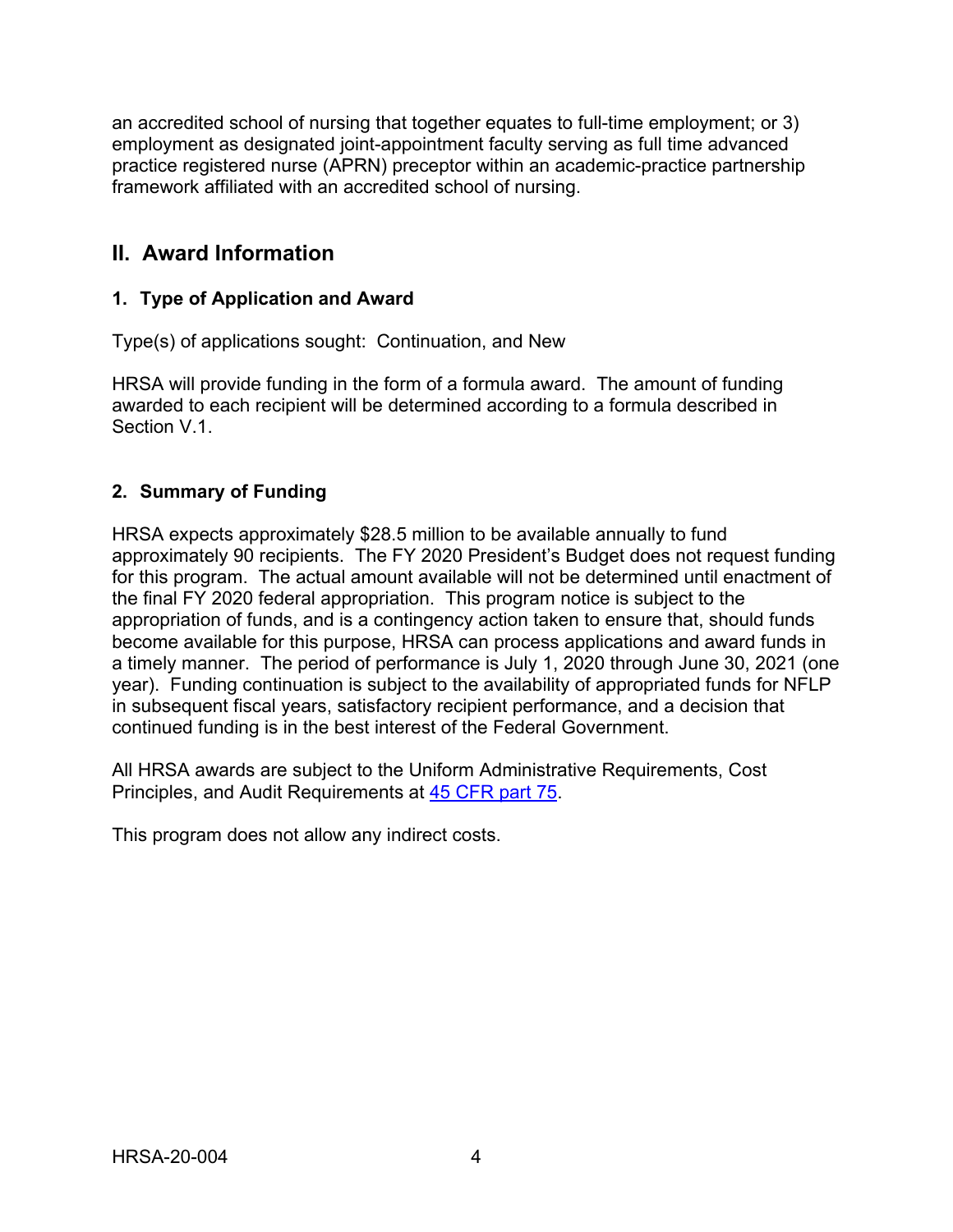## <span id="page-8-1"></span>**III. Eligibility Information**

## <span id="page-8-0"></span>**1. Eligible Applicants**

Eligible applicants are accredited schools of nursing, including advanced education nursing programs.

Any school(s) of nursing affiliated with this application must be accredited at the time of application – and for the duration of the award – by a recognized body or bodies, or a State agency, approved by the Secretary of Education for nurse education accreditation. Applicants must submit official documentation of accreditation in **Attachment 1** for all affiliated nursing programs.

Eligible applicants must be located in the United States, Guam, Commonwealth of Puerto Rico, Northern Mariana Islands, American Samoa, U.S. Virgin Islands, Federated States of Micronesia, Republic of the Marshall Islands, or the Republic of Palau. Tribes and Tribal organizations may apply for these funds, if otherwise eligible. Foreign entities are not eligible for this HRSA award.

Individuals are not eligible to apply.

For continuation (renewal) applicants, your institution's default rate status will be considered in determining future NFLP award decisions. Continuation applicants that are above the default rate threshold (greater than five (5) percent) will be deemed ineligible for future funding or be subject to additional penalties, up to and including, award termination. Continuation (renewal) applicants must draw down and loan previously awarded funds, and may be deemed ineligible for future funding for failure to draw down funds and make loans to students.

## <span id="page-8-2"></span>**2. Cost Sharing/Matching**

Cost sharing/matching is required for this program. Recipient institutions are required to deposit an institutional capital contribution (ICC) that is equal to not less than one-ninth of the FY 2020 Federal award amount, hereafter referred to as the Federal Capital Contribution (FCC).

#### <span id="page-8-3"></span>**3. Other Eligibility Information**

#### **Deadline**

HRSA will consider any application that fails to satisfy the deadline requirements referenced in [Section IV.4](#page-19-0) non-responsive and will not consider it for funding under this notice.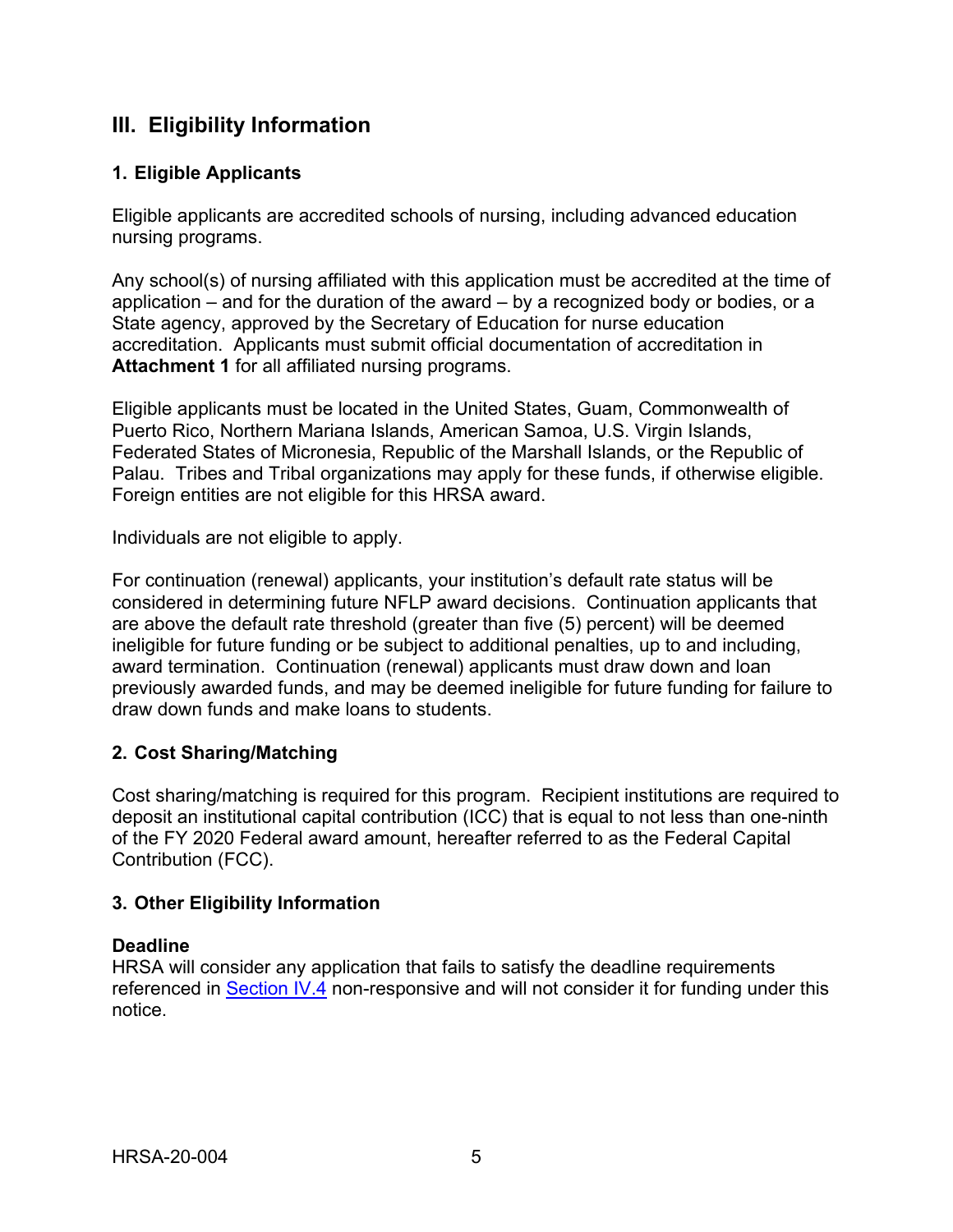### **Maintenance of Effort**

The recipient must agree to maintain non-federal funding for award activities at a level that is not less than expenditures for such activities during the fiscal year preceding the fiscal year for which the entity receives the award, as required by 803(b) of the Public Health Service Act. Complete the Maintenance of Effort information and submit as **Attachment 3**.

### **Multiple Applications**

Multiple applications from an institution are allowable; however, applicants can submit only one application per campus. A campus is defined as a division of a university that has its own grounds, buildings (e.g., school of nursing) and faculty.

If for any reason (including submitting to the wrong funding opportunity number or making corrections/updates) an application is submitted more than once prior to the application due date, HRSA will only accept your **last** validated electronic submission, under the correct funding opportunity number, prior to the Grants.gov application due date as the final and only acceptable application.

Failure to include all required documents as part of the application may result in an application being considered incomplete or non-responsive. **Applications received without the appropriate tables will be deemed non-responsive to the NOFO and will not be considered for funding under this notice.**

## <span id="page-9-0"></span>**IV. Application and Submission Information**

## <span id="page-9-1"></span>**1. Address to Request Application Package**

HRSA *requires* you to apply electronically. HRSA encourages you to apply through [Grants.gov](https://www.grants.gov/) using the SF-424 Research and Related (R&R) workspace application package associated with this notice of funding opportunity (NOFO) following the directions provided at [http://www.grants.gov/applicants/apply-for-grants.html.](http://www.grants.gov/applicants/apply-for-grants.html)

The NOFO is also known as "Instructions" on Grants.gov. You must provide your email address when reviewing or preparing the workspace application package in order to receive notifications including modifications and/or republications of the NOFO on Grants.gov before its closing date. Responding to an earlier version of a modified notice may result in a less competitive or ineligible application. *Please note you are ultimately responsible for reviewing the [For Applicants](https://www.grants.gov/web/grants/applicants.html) page for all information relevant to desired opportunities.*

## <span id="page-9-2"></span>**2. Content and Form of Application Submission**

Section 4 of HRSA's *SF-424 R&R [Application Guide](http://www.hrsa.gov/grants/apply/applicationguide/sf424rrguidev2.pdf)* provides instructions for the budget, budget justification, staffing plan and personnel requirements, assurances, certifications, and abstract. You must submit the information outlined in the *[SF-424](http://www.hrsa.gov/grants/apply/applicationguide/sf424rrguidev2.pdf)*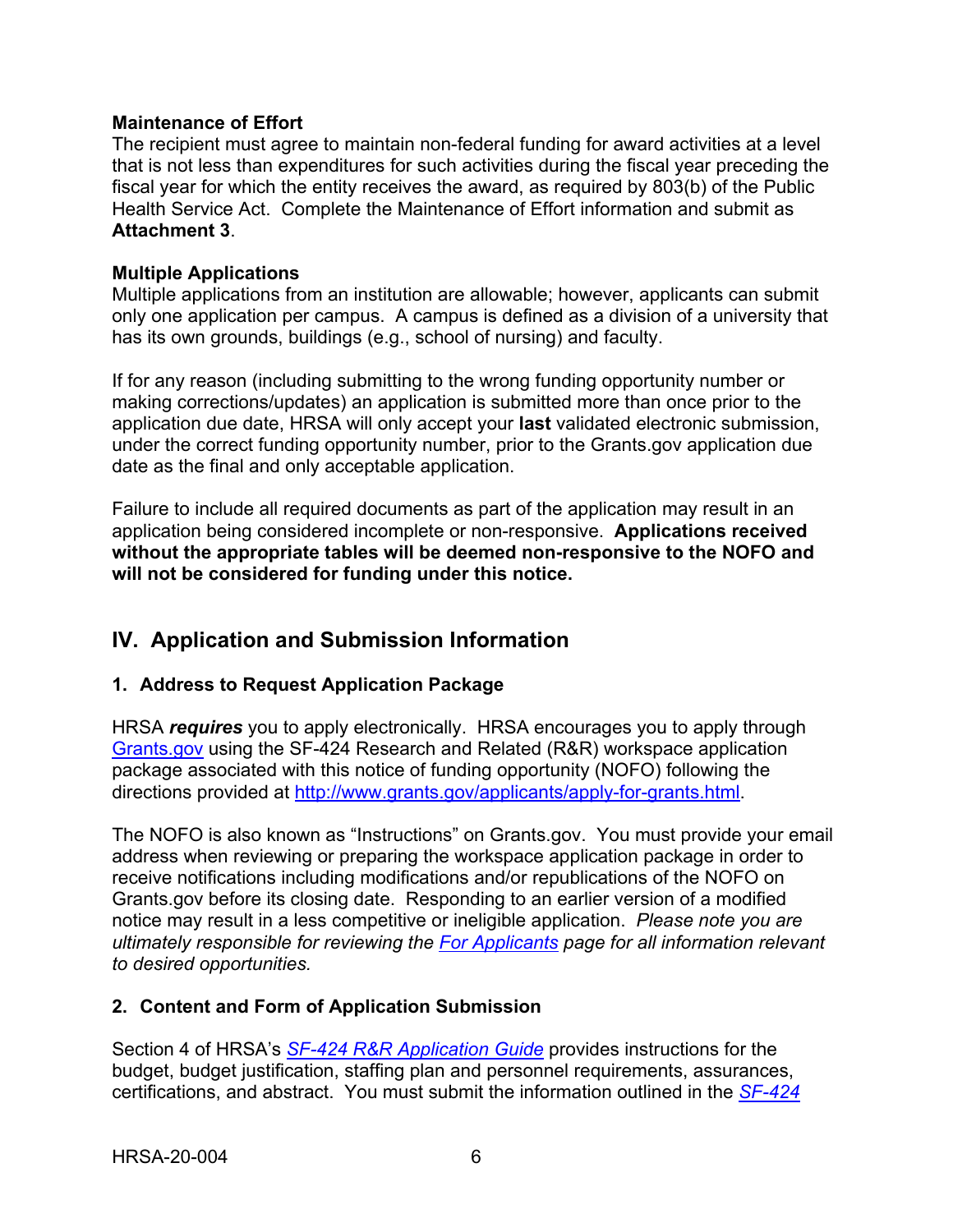*R&R [Application Guide](http://www.hrsa.gov/grants/apply/applicationguide/sf424rrguidev2.pdf)* in addition to the program-specific information below. You are responsible for reading and complying with the instructions included in HRSA's *[SF-424](http://www.hrsa.gov/grants/apply/applicationguide/sf424rrguidev2.pdf) R&R [Application Guide](http://www.hrsa.gov/grants/apply/applicationguide/sf424rrguidev2.pdf)* except where instructed in the NOFO to do otherwise. You must submit the application in the English language and in the terms of U.S. dollars (45 CFR § 75.111(a)).

See Section 8.5 of the *SF-424 R&R [Application Guide](http://www.hrsa.gov/grants/apply/applicationguide/sf424rrguidev2.pdf)* for the Application Completeness Checklist.

## **Application Page Limit**

The total size of all uploaded files may not exceed the equivalent of **35 pages** when printed by HRSA. The page limit includes the abstract, project and budget narratives, attachments including biographical sketches (biosketches), and letters of commitment and support required in HRSA's *SF-424 R&R [Application Guide](http://www.hrsa.gov/grants/apply/applicationguide/sf424rrguidev2.pdf)* and this NOFO. Standard OMB-approved forms that are included in the workspace application package do not count in the page limit. Biographical sketches **do** count in the page limitation. **We strongly urge you to take appropriate measures to ensure your application does not exceed the specified page limit.**

**Applications must be complete, within the specified page limit, and validated by Grants.gov under the correct funding opportunity number prior to the deadline to be considered under this notice.**

## **Debarment, Suspension, Ineligibility, and Voluntary Exclusion Certification**

- 1) You, on behalf of the applicant organization certify, by submission of your proposal, that neither you nor your principals are presently debarred, suspended, proposed for debarment, declared ineligible, or voluntarily excluded from participation in this transaction by any federal department or agency.
- 2) Failure to make required disclosures can result in any of the remedies described in 45 CFR § 75.371, including suspension or debarment. (See also 2 CFR parts 180 and 376, and 31 U.S.C. 3321).
- 3) Where you are unable to attest to the statements in this certification, an explanation shall be included in Attachment 7: Other Relevant Documents.

See Section 4.1 viii of HRSA's *SF-424 R&R [Application Guide](http://www.hrsa.gov/grants/apply/applicationguide/sf424rrguidev2.pdf)* for additional information on all certifications.

## **Program-Specific Instructions**

#### **Program Requirements**

Eligible applicants are required to:

- 1. Establish and maintain a student loan fund;
- 2. Contribute an amount equal to not less than one-ninth of the FCC;
- 3. Draw down and provide loans from the fund only to students pursuing a course of study in an advanced education nursing degree program that prepares the individual to become nurse faculty;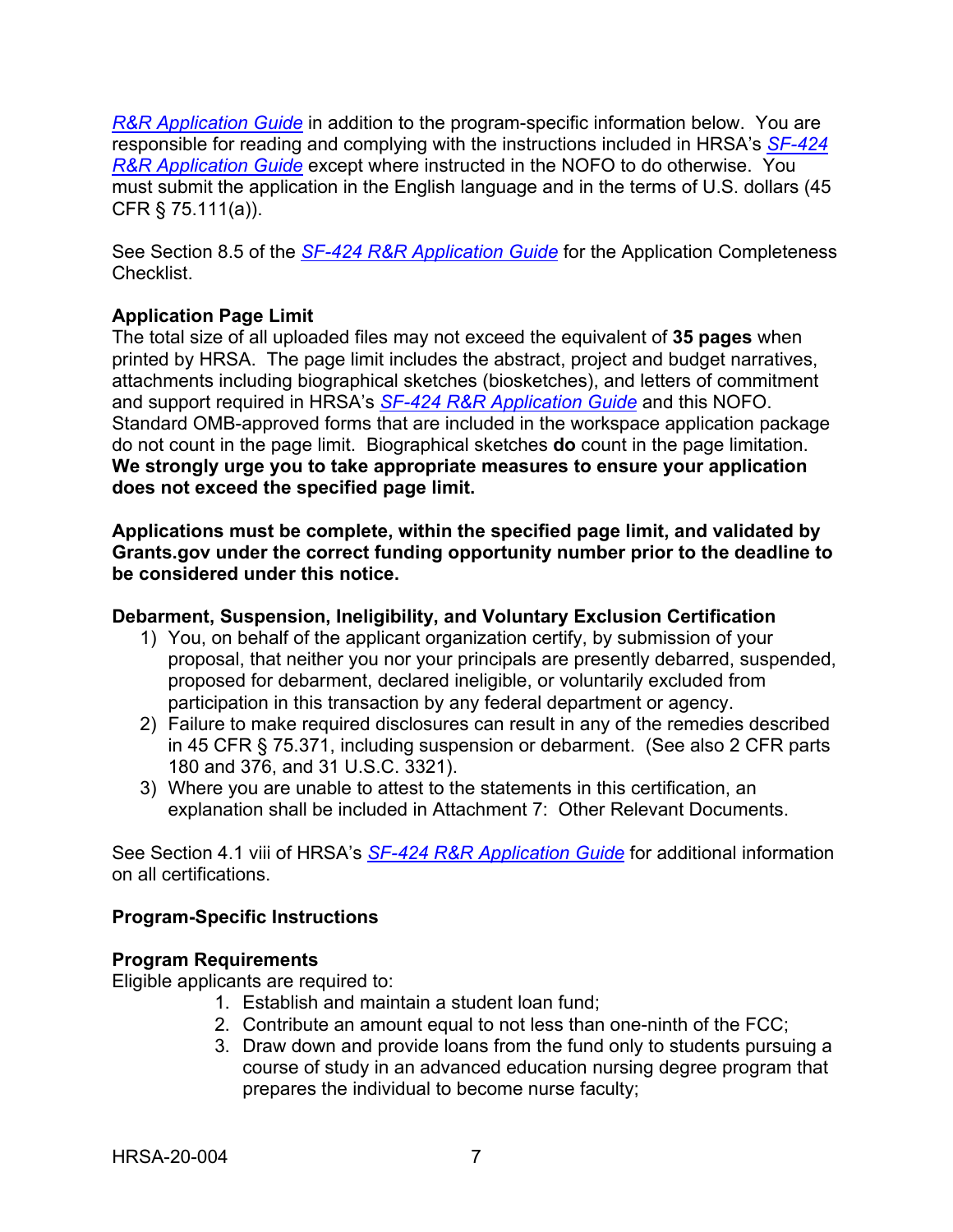- 4. Provide cancelation of up to 85 percent of any such loan (plus interest thereon) according to the schedule outlined in the Notice of Award (See sample NFLP terms Appendix A of this funding opportunity); and
- 5. Collect on principal and interest on all loans made from the above NFLP student loan fund (and any other earnings of the fund) for deposit in the fund.

In addition to application requirements and instructions in Section 4 of HRSA's *[SF-424](http://www.hrsa.gov/grants/apply/applicationguide/sf424rrguidev2.pdf) R&R [Application Guide](http://www.hrsa.gov/grants/apply/applicationguide/sf424rrguidev2.pdf)* (including the budget, budget justification, staffing plan and personnel requirements, assurances, certifications, and abstract), include the following:

## <span id="page-11-0"></span>**i.** *Project Abstract*

See Section 4.1.ix of HRSA's *SF-424 R&R [Application Guide.](http://www.hrsa.gov/grants/apply/applicationguide/sf424rrguidev2.pdf)*

The Abstract must include:

- 1. A brief overview of the project as a whole;
- 2. Specific, measurable objectives that the project will accomplish;
- 3. Which of the clinical priorities will be addressed by the project, if applicable; and

4. How the proposed project for which funding is requested will be accomplished, i.e., the "who, what, when, where, why and how" of a project.

#### <span id="page-11-1"></span>**ii.** *Project Narrative*

This section provides a comprehensive framework and description of all aspects of the proposed project. It should be succinct, self-explanatory, consistent with forms and attachments, and well organized so that reviewers can understand the proposed project.

Successful applications will contain the information below. Please use the following section headers for the narrative:

#### *PURPOSE AND NEED*

This section will help reviewers understand the institution that would receive funding for training, as well as the needs of the communities that recipients would ultimately serve.

- 1. First, briefly describe the purpose of the proposed project.
- 2. Demonstrate the alignment of the project and institution with the NFLP purpose; including an alignment of the project with HRSA's mission to improve the health of underserved and vulnerable populations by strengthening the health workforce and connecting skilled professionals to communities in need.
- 3. Describe the need for more qualified nurse faculty within your geographical area.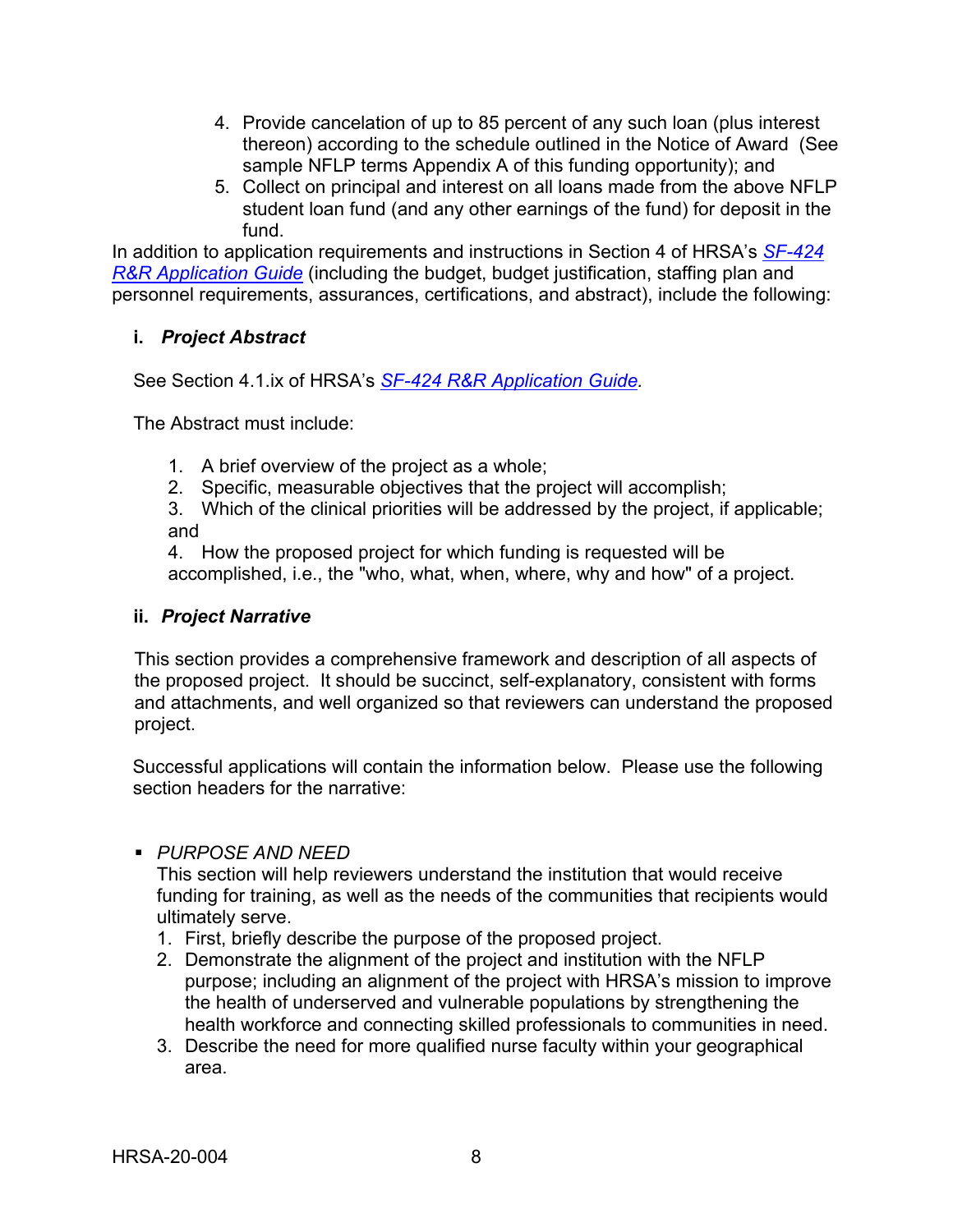- 4. Discuss how your students will benefit from this program and how your graduates impact the nurse faculty health workforce locally and nationally, including benefit to rural or underserved populations, as applicable.
- *RESPONSE TO PROGRAM PURPOSE -- This section includes three sub-sections — (a) Methodology/Approach; (b) Work Plan; and (c) Resolution of Challenges*
- *(a) METHODOLOGY/APPROACH*

In this section, you must describe your objectives and proposed activities, and provide evidence for how they link to the project purpose and stated needs. Propose methods that you will use to address the stated needs and meet each of the previously described program requirements and expectations in this NOFO.

- 1. Establish and maintain a student loan fund;
- 2. Contribute an amount equal to not less than one-ninth the FCC;

3. Draw down and provide loans from the fund only to students pursuing a course of study in an advanced education nursing degree program that prepares them to become qualified nurse faculty;

4. Provide cancelation of up to 85 percent of any such loan (plus interest thereon); and

5. Collect principal and interest on all loans made from the above NFLP student loan fund (and any other earnings of the fund) for deposit in the fund.

NOTE: More information about the administration of these requirements is available at:

[https://bhw.hrsa.gov/fundingopportunities/buckets/NFLP-admin-guidelines-](https://bhw.hrsa.gov/fundingopportunities/buckets/NFLP-admin-guidelines-2017.pdf)[2017.pdf](https://bhw.hrsa.gov/fundingopportunities/buckets/NFLP-admin-guidelines-2017.pdf)

*(b) WORK PLAN* 

You must provide a detailed work plan that demonstrates your plan to implement a project of the proposed scope. Your work plan outlines the contents of your institution's NFLP Standard Operating Procedure (SOP). A sample work plan can be found here:

[http://bhw.hrsa.gov/grants/technicalassistance/workplantemplate.docx.](http://bhw.hrsa.gov/grants/technicalassistance/workplantemplate.docx)).

You must:

• Describe the activities or steps you will use to achieve each of the objectives proposed during the entire period of performance identified in the Methodology section.

• Describe the timeframes, deliverables, and key partners required during the period of performance to address each of the needs described in the Purpose and Need section.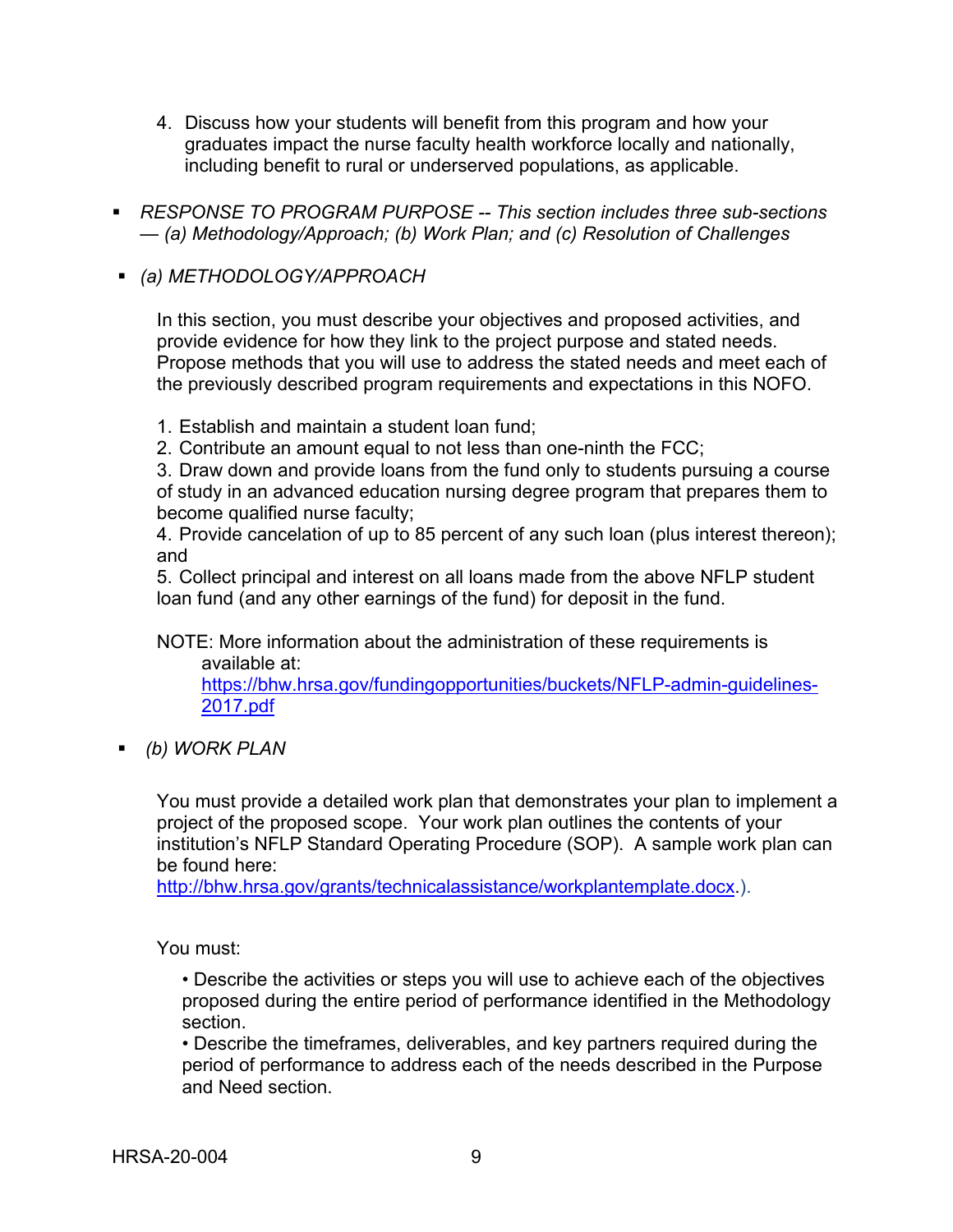• Explain how the work plan is appropriate for the project design and how the targets fit into the overall timeline of implementation.

• Identify meaningful support and collaboration with key stakeholders in planning, designing and implementing all activities.

• The work plan must include:

o Goals of the project (including objectives and sub-objectives);

o Responsible entity/entities (i.e., key staff and partners);

o Activities;

o Timeline;

o Deliverables and/or products; and

o Proposed outcomes.

*(c) RESOLUTION OF CHALLENGES* 

Discuss challenges that you are likely to encounter in implementing the activities described in the work plan, and approaches that you will use to resolve such challenges, including:

1. Identifying and recruiting students who plan to become nurse faculty;

2. Establishing confirmation of students' understanding of the commitment involved in receiving the loan and the service obligation;

3. The management of institution's loan account (including cancelations and collections) and borrower records; and

4. Tracking and assisting NFLP-supported graduates with obtaining employment and meeting their service obligation as full-time nursing faculty.

- *IMPACT -- This section includes two sub-sections— (a) Evaluation and Technical Support Capacity; and (b) Project Sustainability*
- *(a) EVALUATION AND TECHNICAL SUPPORT CAPACITY*

You must describe the plan for program performance evaluation that will contribute to continuous quality improvement. The program performance evaluation must monitor progress toward meeting goals and objectives of the project and program outcomes. Describe your institution's ability to monitor and track NFLP-supported students' and graduates' progression from matriculation, graduation, through loan cancellation and collection over the entire loan life cycle, including plans for maintaining contact with students after graduation.

You must also describe the systems and processes that will support your organization's collection of HRSA's performance measurement requirements for this program. At the following link, you will find the required data forms for this program: [http://bhw.hrsa.gov/grants/reporting/index.html.](http://bhw.hrsa.gov/grants/reporting/index.html) Describe the data collection strategy to accurately collect, manage, analyze, store, and track/report data (e.g., assigned skilled staff, data management software) to measure process and impact/outcomes, and explain how the data will be used to inform program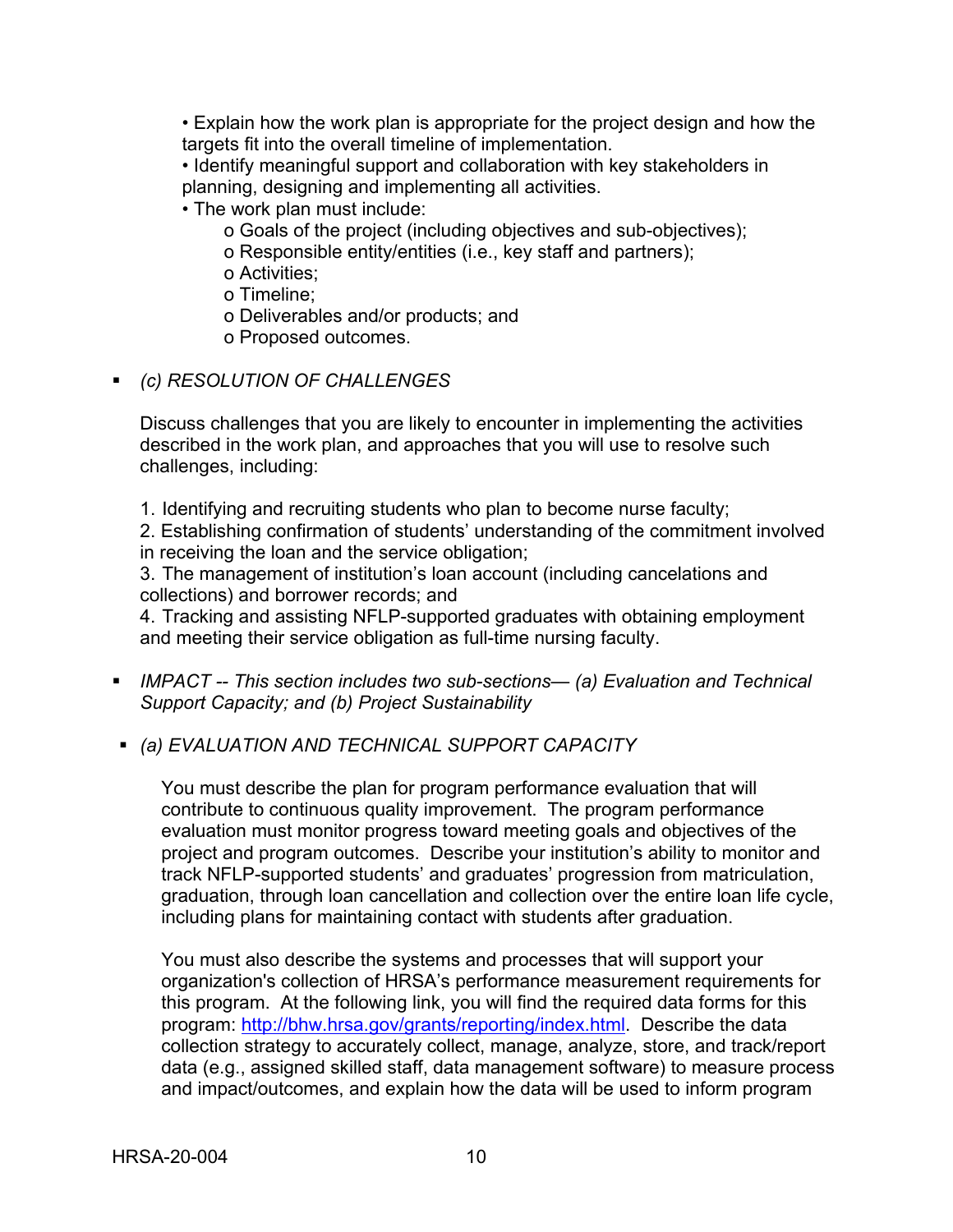development and service delivery in a way that allows for accurate and timely reporting of performance outcomes.

You must describe any potential obstacles for implementing the program performance evaluation and meeting HRSA's performance measurement requirements and your plan to address those obstacles. The evaluation and reporting plan also should indicate the feasibility and effectiveness of plans for dissemination of project results, the extent to which project results may be national in scope, and the degree to which the project activities are replicable.

### *(b) PROJECT SUSTAINABILITY*

You must provide a clear plan for project sustainability after the period of federal funding ends, including a description of specific actions you will take to (a) highlight key elements of your projects, e.g., training methods or strategies, which have been effective in improving practices; (b) obtain future sources of potential funding; as well as (c) provide a timetable for becoming self-sufficient. Recipients are expected to sustain key elements of their projects, e.g., strategies or services and interventions, which have been effective in improving practices and those that have led to improved outcomes for the target population. You must discuss challenges that are likely to be encountered in sustaining the program and approaches that will be used to resolve such challenges.

*ORGANIZATIONAL INFORMATION, RESOURCES AND CAPABILITIES*  Succinctly describe your capacity to effectively manage the programmatic, fiscal, and administrative aspects of the proposed project. Provide information on your institution's current mission and structure, and describe the institution's ability to conduct the program requirements and meet program expectations. Discuss how the institution will follow the approved plan, as outlined in the application, properly account for the federal funds, and document all costs so as to avoid audit findings.

#### <span id="page-14-0"></span>**iii.** *Budget*

NFLP is a formula-based program that does not require submission of a budget.

#### <span id="page-14-1"></span>*iv. Budget Justification Narrative*

NFLP is a formula-based program that does not require submission of a budget justification narrative.

#### *Program-Specific Forms*

**As part of the application submitted through Grants.gov, you must also complete and electronically submit the NFLP Program Specific Data Forms (NFLP Tables) by the established and published application due date.** A reference copy of the program specific form is provided under Appendix C of this guidance. **The NFLP Tables are essential in determining the award calculation.**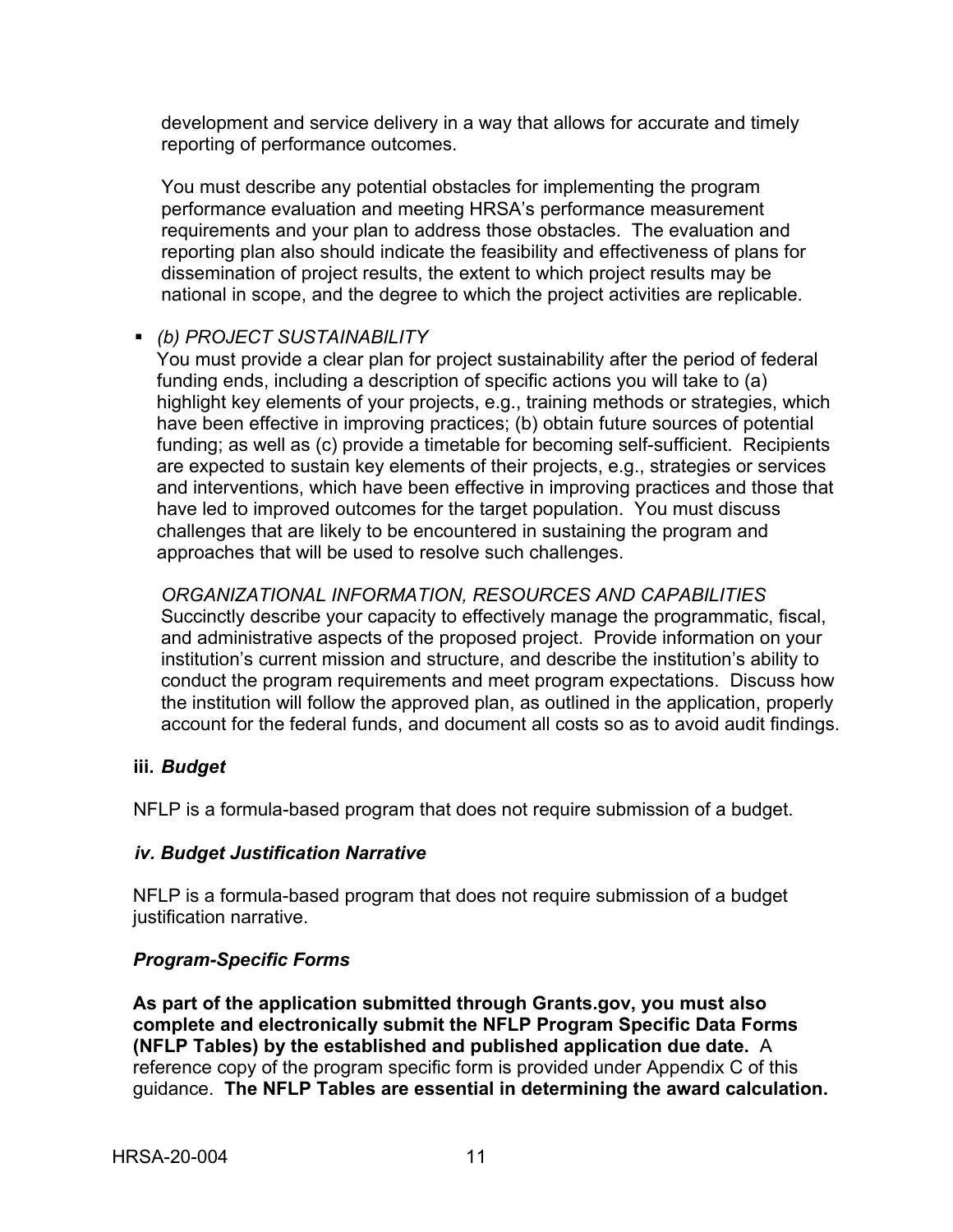Therefore, incomplete or missing data may result in HRSA deeming the application non-responsive to the funding opportunity and the application might not be considered for funding.

See Section 4.1.iv of HRSA's *SF-424 R&R [Application Guide](http://www.hrsa.gov/grants/apply/applicationguide/sf424rrguidev2.pdf)*. Please note: the directions offered in the SF-424 R&R Application Guide may differ from those offered by Grants.gov. Please follow the instructions included in the Application Guide. Following the Application Guide will ensure that, if the application is selected for funding, you will have a well-organized plan and by carefully following the approved plan, you can avoid audit issues during the implementation phase.

**Reminder:** The Total Project or Program Costs are the total allowable costs incurred by the recipient to carry out a HRSA-supported project or activity. Total project or program costs include costs charged to the award and costs borne by the recipient to satisfy a matching or cost-sharing requirement, as applicable.

#### *Attachments*

Provide the following items in the order specified below to complete the content of the application. **Unless otherwise noted, attachments count toward the application page limit.** You must clearly label **each attachment**.

#### *Attachment 1: Accreditation Documentation – Required*

Schools of nursing affiliated with the proposed project that provide formal degree programs must be accredited by a recognized body or bodies or State agency approved by the Secretary of the U.S. Department of Education for the purposes of nursing education. All nursing programs that are associated with the project must be accredited for the purpose of nursing education. Applicants must submit an official letter of accreditation as proof of accreditation from the accrediting agency specifically stating that accreditation has been granted and the period of time covered by the accreditation. Applicants must also submit an official letter of approval for all doctoral programs included in the project.

If unable to include an official accreditation letter, the applicant organization must provide: 1) a statement that they hold continuing accreditation from the relevant accrediting body and are not on probation, 2) the name of the accrediting body, 3) the date of the initial accreditation, 4) the date of the next accrediting body review (or expiration date of current accreditation), and 5) a web link to the accreditation document on the accrediting body website (if available).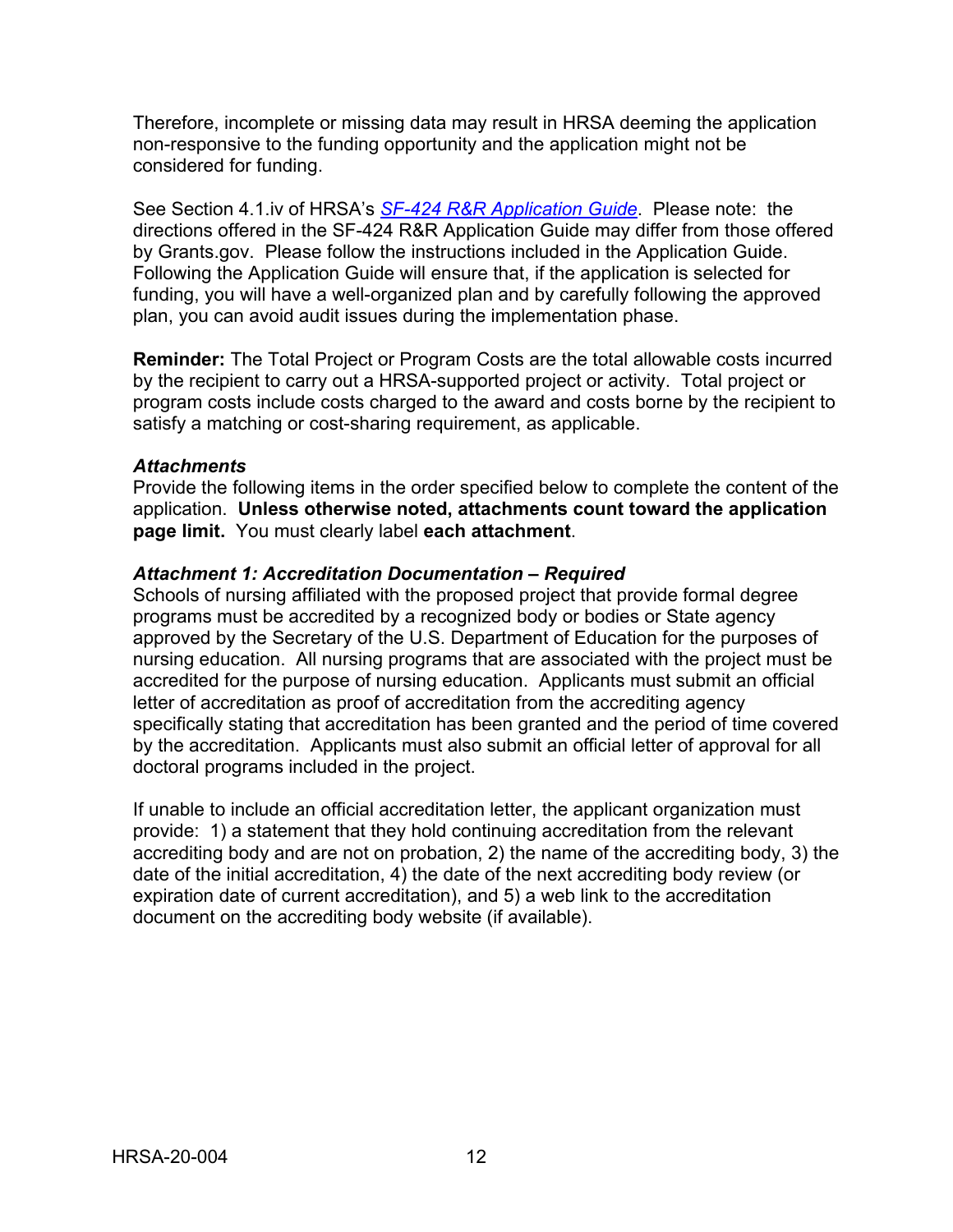### *Attachment 2: Biographical Sketch of Project Director- Required*

Upload a biographical sketch for the Project Director, not to exceed two pages in length. In the event that a biographical sketch is included for an identified individual who is not yet hired, please include a letter of commitment from that person along with the biographical sketch.

Biographical sketches, not exceeding two pages per person, should include the following information:

- Senior/key personnel name
- Position Title
- Education/Training beginning with baccalaureate or other initial professional education, such as nursing, including postdoctoral training and residency training if applicable:
	- o Institution and location
	- o Degree (if applicable)
	- o Date of degree (MM/YY)
	- o Field of study
- Section A (required) Personal Statement. Briefly describe why the individual's experience and qualifications make him/her particularly well-suited for his/her role (e.g., PD/PI) in the project that is the subject of the award.
- Section B (required) Positions and Honors. List in chronological order previous positions, concluding with the present position. List any honors. Include present membership on any Federal Government public advisory committee.
- Section C (optional) Peer-reviewed publications or manuscripts in press (in chronological order). You are encouraged to limit the list of selected peerreviewed publications or manuscripts in press to no more than 15. Do not include manuscripts submitted or in preparation. The individual may choose to include selected publications based on date, importance to the field, and/or relevance to the proposed research. Citations that are publicly available in a free, online format may include URLs along with the full reference (note that copies of publicly available publications are not acceptable as appendix material).
- Section D (optional) Other Support. List both selected ongoing and completed (during the last 3 years) projects (federal or non-federal support). Begin with any projects relevant to the project proposed in this application. Briefly indicate the overall goals of the projects and responsibilities of the Senior/Key Person identified on the Biographical Sketch.

#### *Attachment 3: Maintenance of Effort Documentation - Required*

Upload a baseline aggregate expenditure for the prior fiscal year and an estimate for the next fiscal year using a chart similar to the one below. HRSA will enforce statutory MOE requirements through all available mechanisms.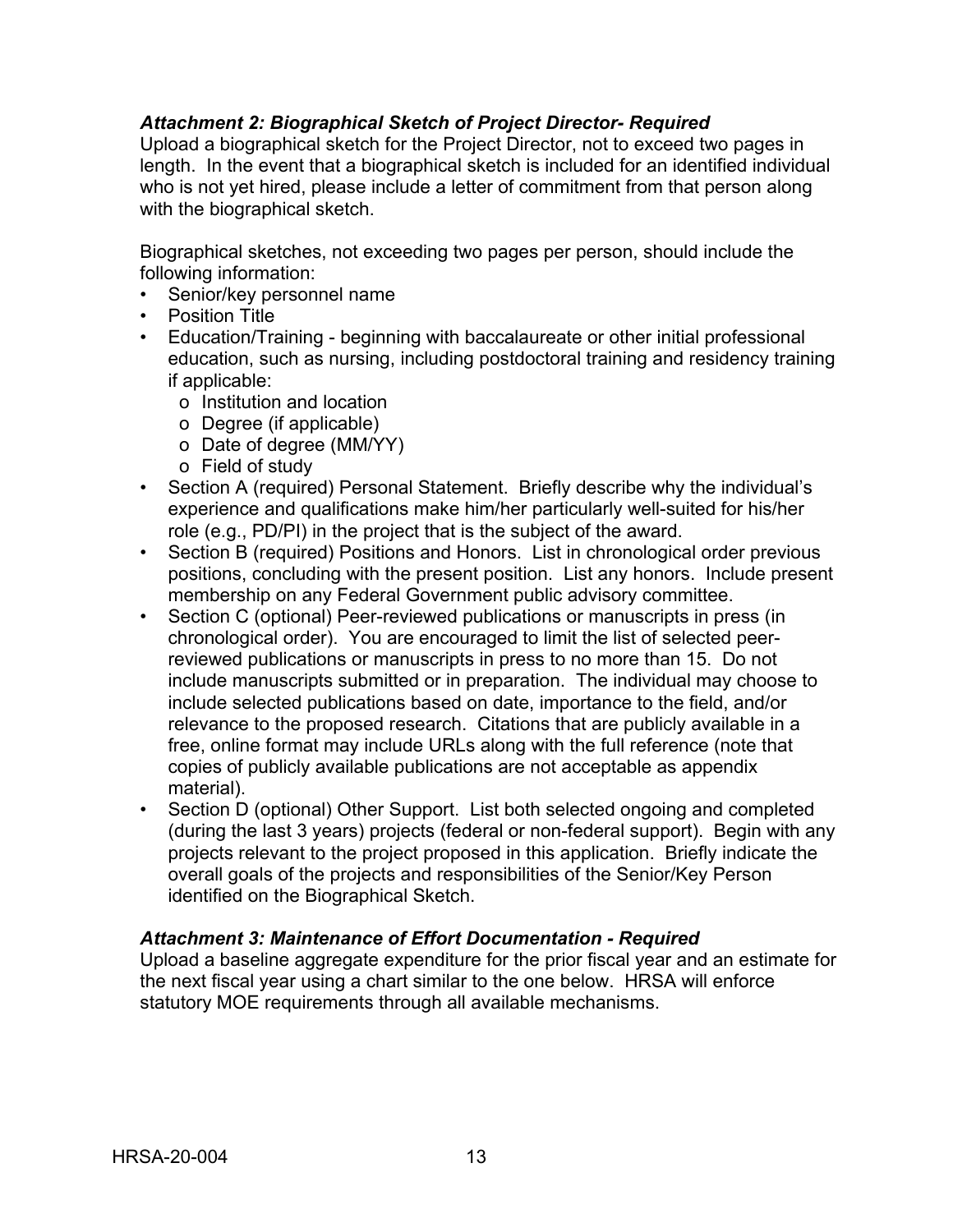| NON-FEDERAL EXPENDITURES                                                                                         |                                                                                                                       |  |  |  |  |
|------------------------------------------------------------------------------------------------------------------|-----------------------------------------------------------------------------------------------------------------------|--|--|--|--|
| <b>FY 2019 (Actual)</b>                                                                                          | FY 2020 of Application (Estimated)                                                                                    |  |  |  |  |
| Actual FY 2019 non-federal funds,<br>including in-kind, expended for<br>activities proposed in this application. | Estimated FY 2020 non-federal funds,<br>including in-kind, designated for<br>activities proposed in this application. |  |  |  |  |
| Amount: \$                                                                                                       | Amount: \$                                                                                                            |  |  |  |  |

## *Attachment 4: Loan Disbursement Plan - Required*

Upload a disbursement plan for the new NFLP funds being requested in this application. Institutions must include a schedule of the disbursements planned for students who will receive loan support during the funded period of performance. Funds are intended for disbursement and must not remain unused in the revolving loan account for more than 18 months. Accounts with unused funds may be required to return funds to HRSA or close out the loan fund account.

The detailed schedule must document the following in **Section A**:

- Number of students you plan to support, listed by full-time or part-time status;
- The date of the disbursements for the full academic year period (e.g., fall/spring/summer); and
- The estimated loan amount for each student (eligible costs and fees include the cost of tuition, fees, books, lab expenses, and other reasonable education expenses).

**For continuation (renewal) applicants with unused past NFLP funds:** The applicant must provide as **Section B** a supplementary disbursement plan for those unused NFLP funds to include the following:

- Number of students you project to support using the unused NFLP funds, listed by full-time or part-time status;
- The date of the disbursements for the full academic year period (e.g., fall/spring/summer); and
- The estimated loan amount for each student (eligible costs and fees include the cost of tuition, fees, books, lab expenses, and other reasonable education expenses).

### *Attachment 5: Default Rate Corrective Action Plan (For competing continuation applicants, if applicable; not counted in page limit) – Required (as applicable)*

Institutions applying as competing continuations with NFLP loan default rates greater than 5 percent must submit a corrective action plan to reduce the default rate to: (a)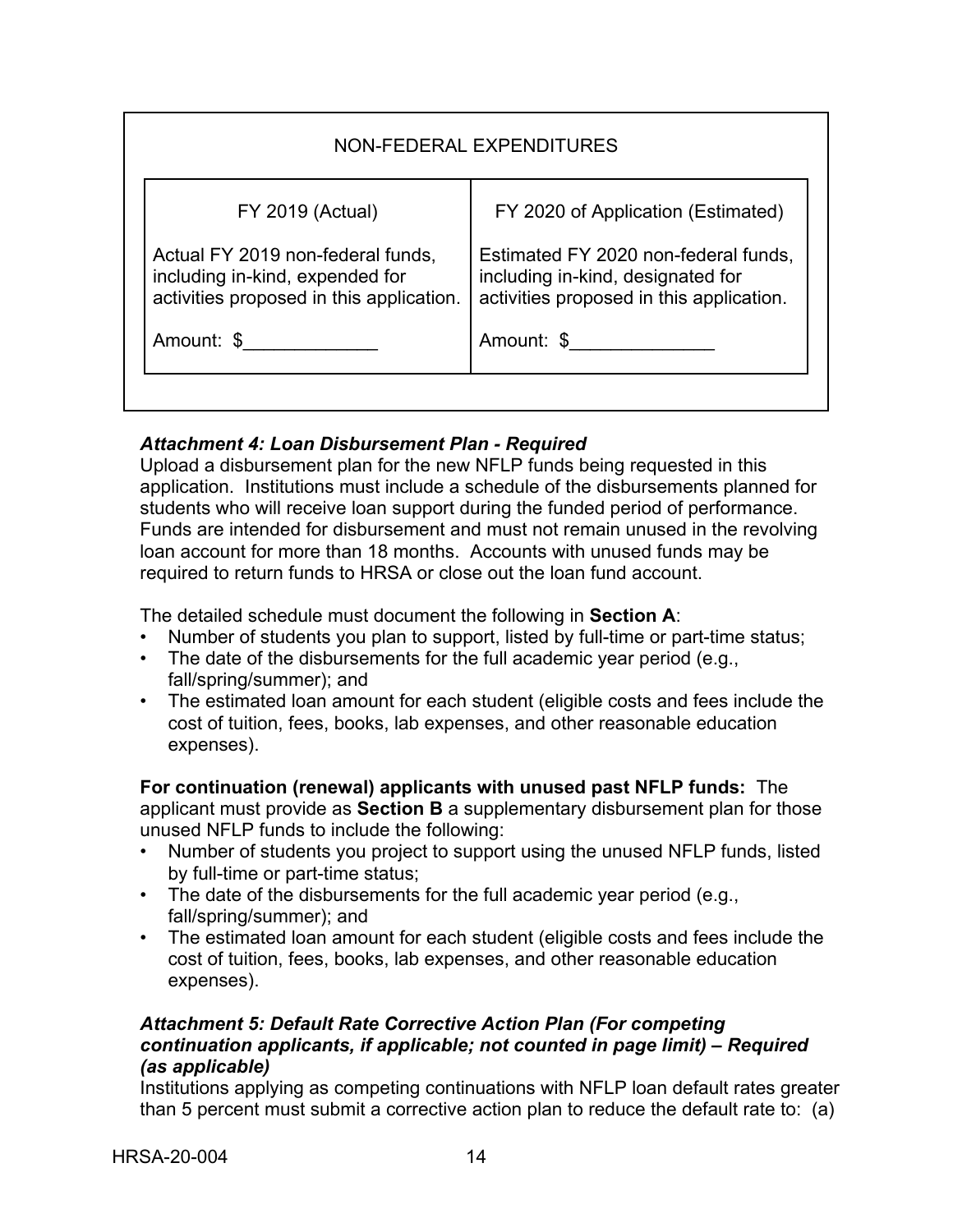less than or equal to 5 percent; or (b) one-half the default rate reported for the previous reporting period, whichever is greater. The applicant must implement the corrective action plan during the budget year, with the understanding that failure to do so may result in becoming ineligible for future funding or becoming subject to additional penalties, up to and including, award termination. The default rate corrective action plan must be signed by the Project Director, the Authorizing Official, or both, and must include:

- A description of the factors that have contributed to the default rate exceeding the 5 percent threshold; and
- A work plan with specific activities and associated timelines to reduce the default rate to either (1) under 5 percent or (2) half the current default rate (whichever is greater) during the period of performance.

#### *Attachment 6: Sample Statement of Collaborative Academic-Practice (Employment) Partnership - Required*

Provide a sample statement of a collaborative academic-practice employment partnership to be provided to graduates who intend to take advantage of the Expanded Employment opportunity to fulfil their service obligation. For the purpose of the NFLP, the academic-practice employment partnership designates the NFLP graduate as nurse faculty (joint nurse faculty appointment) for serving as full-time preceptor for APRN students for an accredited nursing program.

Applicant organizations participating in the collaborative academic-practice employment partnership for NFLP graduates, must also provide a brief description of their academic-practice partnership framework/plan to support loan cancellation and service obligation.

*Attachment 7: Other relevant documentation* (e.g., Debarment, Suspension, Ineligibility, and Voluntary Exclusion Certification).

Include here any other document that is relevant to the application.

### <span id="page-18-0"></span>**3. Dun and Bradstreet Data Universal Numbering System (DUNS) Number and System for Award Management**

You must obtain a valid DUNS number, also known as the Unique Entity Identifier, for your organization/agency and provide that number in the application. You must also register with the System for Award Management (SAM) and continue to maintain active SAM registration with current information at all times during which you have an active federal award or an application or plan under consideration by an agency (unless the applicant is an individual or federal agency that is exempted from those requirements under 2 CFR § 25.110(b) or (c), or has an exception approved by the agency under 2 CFR § 25.110(d))**.**

HRSA may not make an award to an applicant until the applicant has complied with all applicable DUNS and SAM requirements and, if an applicant has not fully complied with the requirements by the time HRSA is ready to make an award, HRSA may determine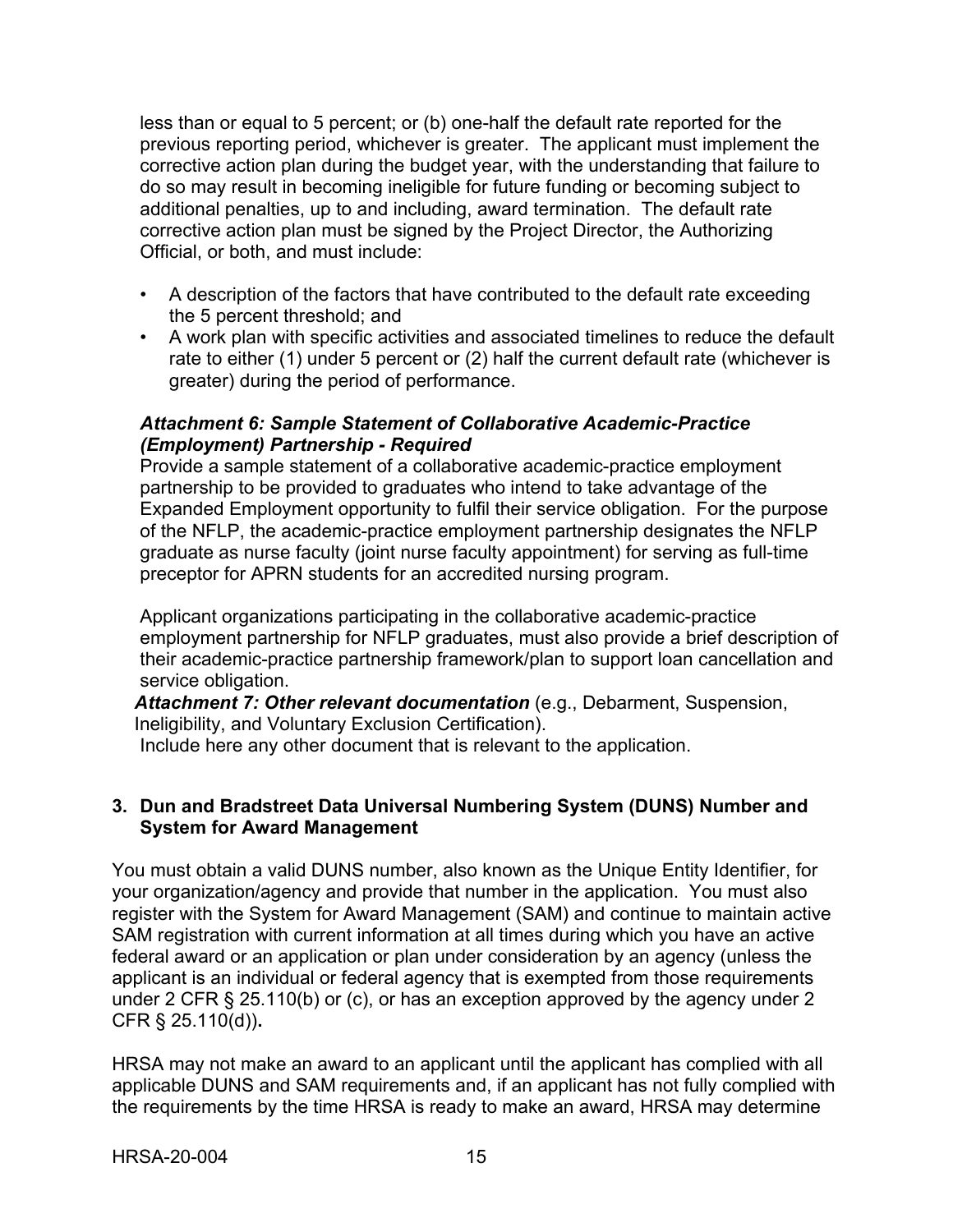that the applicant is not qualified to receive an award and use that determination as the basis for making an award to another applicant.

If you have already completed Grants.gov registration for HRSA or another federal agency, confirm that it is still active and that the Authorized Organization Representative (AOR) has been approved.

The Grants.gov registration process requires information in three separate systems:

- Dun and Bradstreet https://www.dnb.com/duns-number.html
- System for Award Management (SAM) (https://www.sam.gov/SAM/)
- Grants.gov [\(http://www.grants.gov/\)](http://www.grants.gov/)

For further details, see Section 3.1 of HRSA's *SF-424 R&R [Application Guide.](http://www.hrsa.gov/grants/apply/applicationguide/sf424rrguidev2.pdf)*

**UPDATED [SAM.GOV](http://sam.gov/) ALERT:** For your SAM.gov registration, you must submit a [notarized letter](https://www.fsd.gov/fsd-gov/answer.do?sysparm_kbid=d2e67885db0d5f00b3257d321f96194b&sysparm_search=kb0013183) appointing the authorized Entity Administrator. The review process changed for the Federal Assistance community on June 11, 2018. Read the https://www.sam.gov/SAM/pages/public/loginFAQ.jsf to learn more about this and the current login process for SAM.gov.

In accordance with the Federal Government's efforts to reduce reporting burden for recipients of federal financial assistance, the general certification and representation requirements contained in the Standard Form 424B (SF-424B) – Assurances – Non-Construction Programs, and the Standard Form 424D (SF-424D) – Assurances – Construction Programs, have been standardized federal-wide. Effective January 1, 2020, the updated common certification and representation requirements will be stored and maintained within the SAM. Organizations or individuals applying for federal financial assistance as of January 1, 2020, must validate the federally required common certifications and representations annually through SAM located at SAM.gov. **If you fail to allow ample time to complete registration with SAM or Grants.gov, you will not be eligible for a deadline extension or waiver of the electronic submission requirement.**

## <span id="page-19-0"></span>**4. Submission Dates and Times**

## **Application Due Date**

The due date for applications under this NOFO is *February 3, 2020 at 11:59 p.m. ET*. HRSA suggests submitting applications to Grants.gov at least **3 calendar days before the deadline** to allow for any unforeseen circumstances. See Section 8.2.5 – Summary of emails from Grants.gov of HRSA's *SF-424 R&R [Application Guide](http://www.hrsa.gov/grants/apply/applicationguide/sf424rrguidev2.pdf)* for additional information.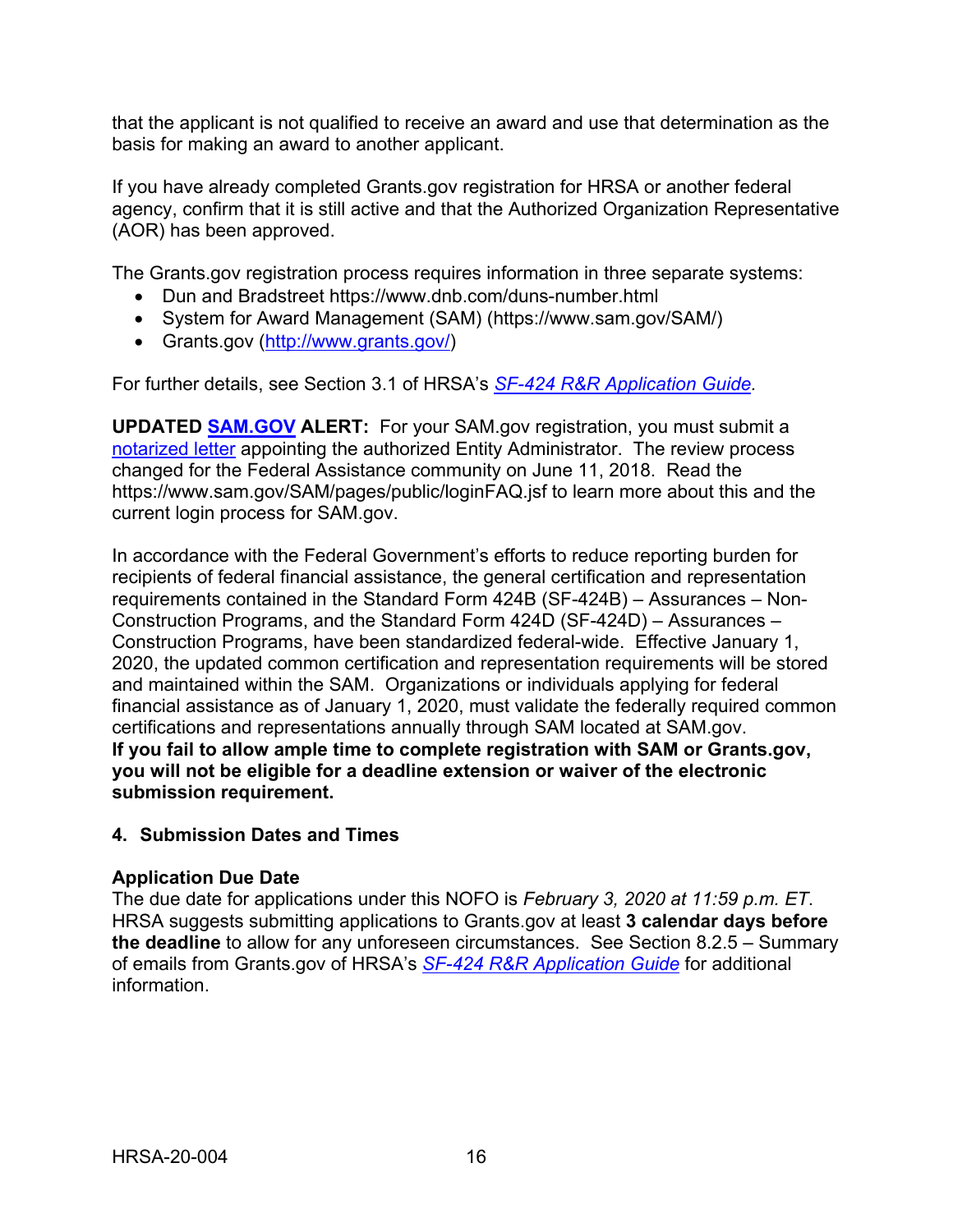### <span id="page-20-0"></span>**5. Intergovernmental Review**

NFLP is not a program subject to the provisions of Executive Order 12372, as implemented by 45 CFR part 100.

See Section 4.1 ii of HRSA's *SF-424 R&R [Application Guide](http://www.hrsa.gov/grants/apply/applicationguide/sf424rrguidev2.pdf)* for additional information.

## <span id="page-20-1"></span>**6. Funding Restrictions**

You may request funding for a period of performance of up to 1 year.

The FY 2020 President's Budget does not request funding for this program. This program notice is subject to the appropriation of funds, and is a contingency action taken to ensure that, should funds become available for this purpose, HRSA can process applications and award funds in a timely manner. Funding continuation (renewal) for current award recipients is also subject to the availability of appropriated funds for NFLP in subsequent fiscal years, satisfactory recipient performance, and a decision that continued funding is in the best interest of the Federal Government.

This program does not allow award funds to be used for indirect costs. Awardees may use a reasonable amount of funds toward loan collection costs for outstanding NFLP loans.

The institution must ensure that:

- NFLP loan support is only made to eligible students to cover the cost of tuition, fees, books, lab expenses, and other reasonable education expenses;
- NFLP loan support does not exceed \$35,500 per student for any academic period; and
- NFLP funds may only be used for loan support with the exception of covering the costs of collection of loaned principal and interest.

## NFLP Participants

To receive a loan from the NFLP student loan fund, the student borrower must be:

- Enrolled in a course of study in an advanced education nursing degree program;
- Maintain an acceptable level of academic standing; and
- Eligible to work in the United States. A student/trainee receiving support from grant funds must be a citizen of the United States or a foreign national having in his/her possession a visa permitting permanent residence in the United States.

NFLP schools are permitted to retain unused NFLP loan funds in the revolving institutional NFLP fund account without fiscal year restriction. However, unused NFLP funds must be drawn down and disbursed within 18 calendar months from the end of the NFLP designated budget year period. Institutions failing to do so will be considered non-compliant with NFLP requirements, and failure to comply may result in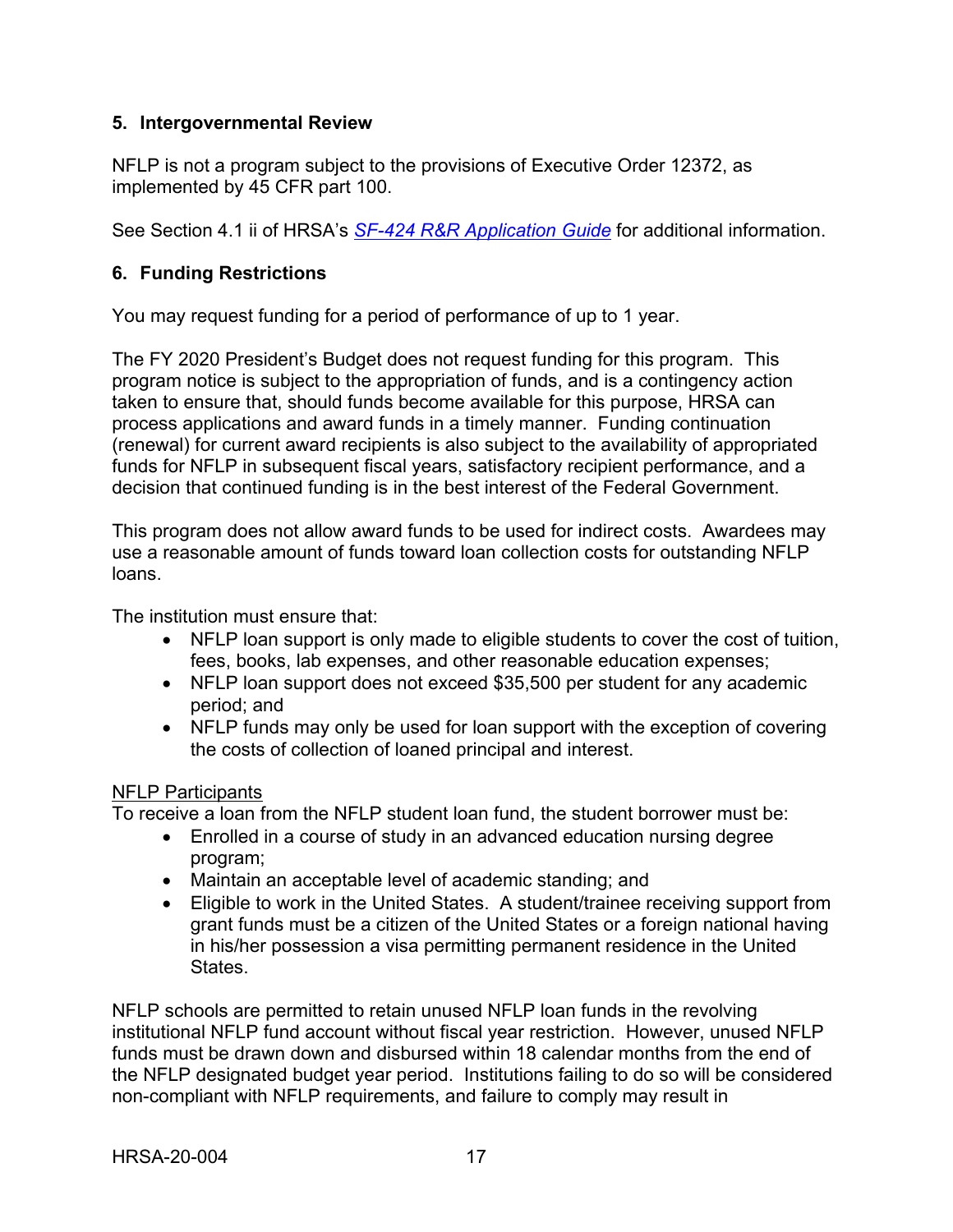administrative actions up to and including withholding further Federal awards for the project, as well as the suspension and/or termination of the NFLP award. To ensure compliance, HRSA program staff will review complete applications for unused loan balance as part of the funding determination.

The General Provisions in Division B of the Department of Defense and Labor, Health and Human Services, and Education Appropriations Act, 2019 and Continuing Appropriations Act, 2019, (P.L. 115-245) apply to this program. Please see Section 4.1 of HRSA's *SF-424 R&R [Application Guide](http://www.hrsa.gov/grants/apply/applicationguide/sf424rrguidev2.pdf)* for additional information. Note that these or other restrictions will apply in the following FY, as required by law.

You are required to have the necessary policies, procedures, and financial controls in place to ensure that your organization complies with all legal requirements and restrictions applicable to the receipt of federal funding including statutory restrictions on use of funds for lobbying, executive salaries, gun control, abortion, etc. Like those for all other applicable grants requirements, the effectiveness of these policies, procedures, and controls is subject to audit.

All program income generated as a result of awarded funds must be used for approved project-related activities. The program income alternative applied to the award(s) under the program will be the addition/additive alternative. You can find post-award requirements for program income at [45 CFR § 75.307.](https://www.ecfr.gov/cgi-bin/retrieveECFR?gp=1&SID=4d52364ec83fab994c665943dadf9cf7&ty=HTML&h=L&r=PART&n=pt45.1.75)

## <span id="page-21-0"></span>**V. Application Review Information**

## <span id="page-21-1"></span>**1. Review Criteria**

The Nurse Faculty Loan Program is a formula-based program.

HRSA has procedures for assessing the technical merit of applications and to assist you in understanding the standards against which your application will be reviewed. HRSA will review each application for completeness and eligibility, all required documents, and compliance with the requirements outlined in this NOFO. The Nurse Faculty Loan Program funds are distributed among eligible entities as formula-payment based awards according to data supplied in your application. HRSA implements the doctoral funding priority required by section 847(f) of the PHS Act within the NFLP formula, by allocating a larger portion of the funds to support doctoral students. The NFLP formula funding factors include:

- Number of Terms/Quarters
- Tuition/Fees/Expenses Amount Per Term/Quarter
- Total Number of Doctoral and Master's Students Requested for Support
- Total Number of Continuing and New Students Requested for Support
- Loan Fund Disbursed and Loan Fund Unused
- Amount of Federal Funds Requested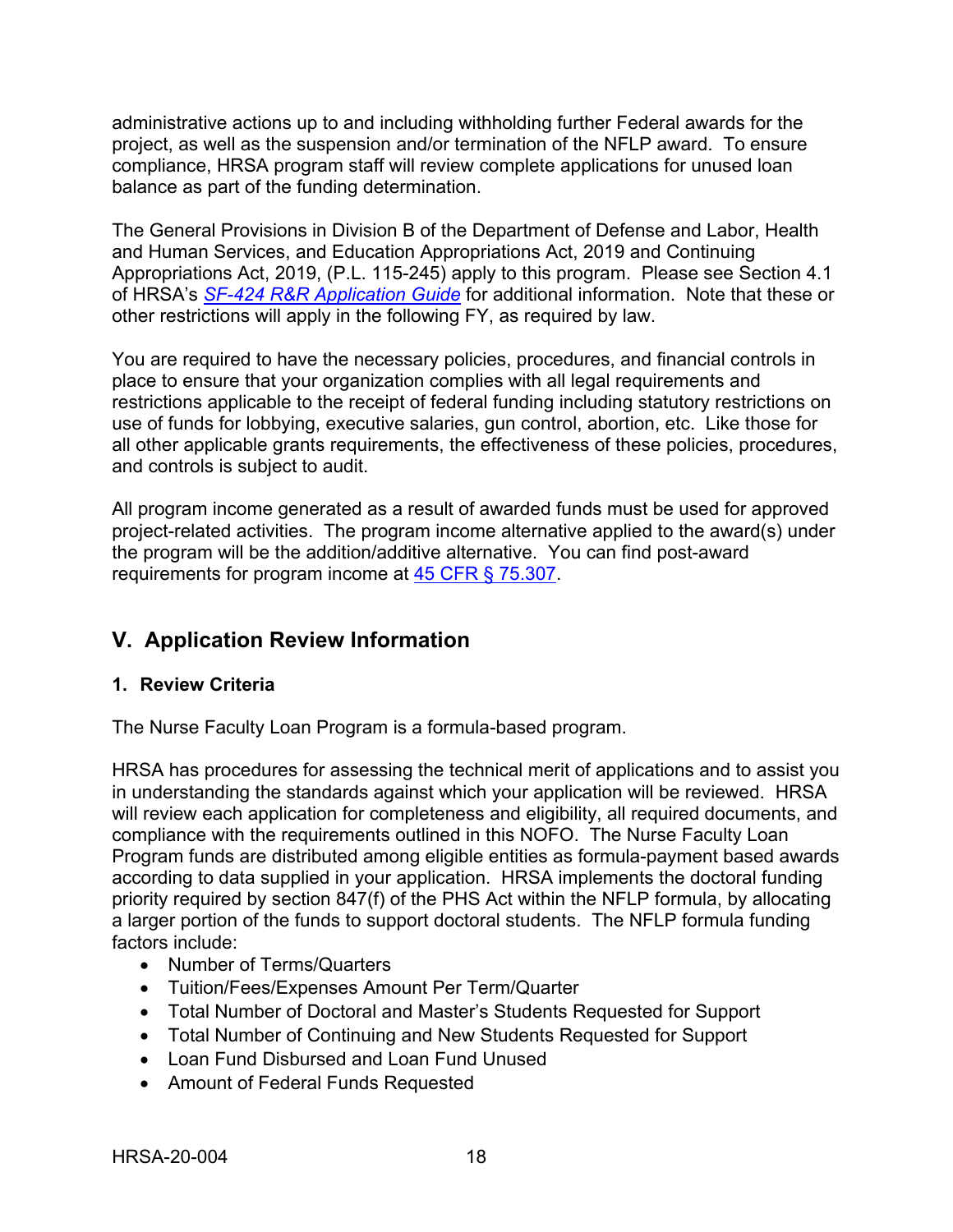HRSA will calculate FY 2020 award amounts based on the following: compliance with the NOFO requirements, compliance with program requirements, program performance, available funding, unused loan fund balance, and applicant need. The formula calculation may allocate zero funds to an application, which may result in no funds being awarded to an applicant under this solicitation.

For continuation (renewal) applicants, the application review and award determination process will also consider (a) the amount of unused NFLP funds from previous awards; (b) the NFLP loans made by the institution over recent periods; (c) program performance outcome measures such as the NFLP loan default rate and number of graduates who obtain employment; and program compliance measures such as PMS draw down compliance and timely report submission.

NOTE: Continuation (renewal) applicants with an NFLP loan default rate in excess of five percent and applicants who fail to take necessary action to correct an excessive NFLP loan default rate may be deemed ineligible for future funding and may be subject to additional penalties, up to and including termination of the NFLP award. Continuation (renewal) applicants are required to draw down and loan previously awarded funds within 18 calendar months from the end of the NFLP designated budget year period, and may be deemed ineligible for future funding for failure to draw down funds and make loans to students.

## <span id="page-22-0"></span>**2. Review and Selection Process**

The funds appropriated for the NFLP are distributed among participating institutions as formula-based awards. Program data reported on the NFLP Program Specific Data Form and other program sources such as the annual performance reports, are used to determine funding and administer the program. All required program data tables must be submitted electronically in Grants.gov as part of the application.

HRSA may also consider assessment of risk and the other pre-award activities described in Section 3 below. In addition to assessing merit based on established criteria, HRSA approving officials will apply other factors described below in selecting applications for award.

See Section 5.3 of HRSA's *SF-424 [R&R Application Guide](http://www.hrsa.gov/grants/apply/applicationguide/sf424rrguidev2.pdf)* for more details.

For this program, HRSA will use a funding priority.

## **Funding Priority**

This program includes a statutory funding priority, as authorized under Section 847(f) of the Public Health Service Act. A funding priority is defined as a favorable adjustment of the formula that determines the amount of the award for individually approved applications when applications meet specified criteria. HRSA will award a funding priority to NFLP applicants that support doctoral nursing students. Under the NFLP, a funding priority will be applied through the formula calculation to eligible applicants that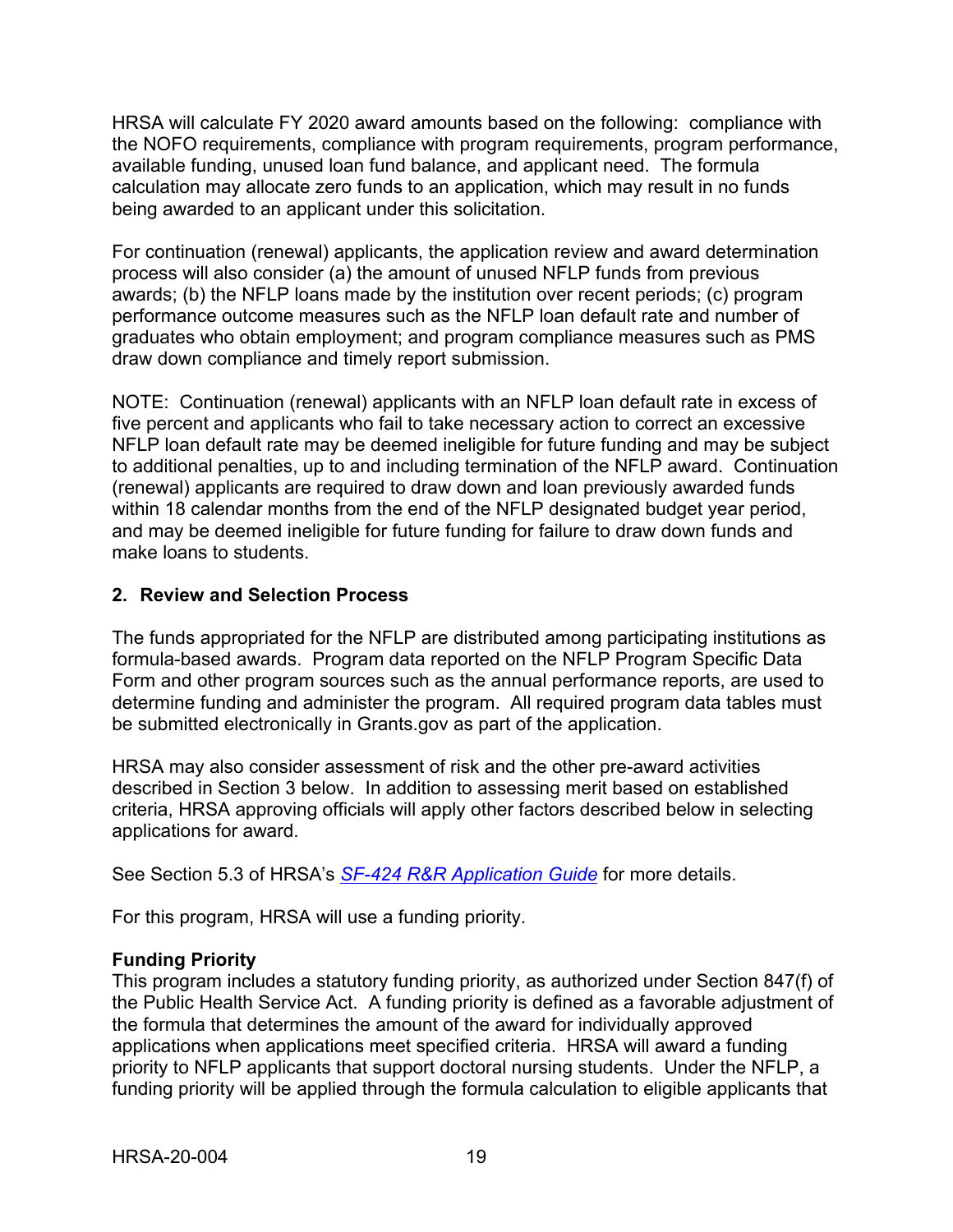support students enrolled in doctoral nursing programs (e.g., PhD, DNP, and EdD in Nursing Education). HRSA implements the doctoral funding priority required by section 847(f) of the PHS Act within the NFLP formula, by allocating a larger portion of the funds to support doctoral students.

## <span id="page-23-0"></span>**3. Assessment of Risk**

HRSA may elect not to fund applicants with management or financial instability that directly relates to the organization's ability to implement statutory, regulatory or other requirements [\(45 CFR § 75.205\)](https://www.ecfr.gov/cgi-bin/retrieveECFR?gp=1&SID=4d52364ec83fab994c665943dadf9cf7&ty=HTML&h=L&r=PART&n=pt45.1.75).

HRSA reviews applications receiving a favorable objective review for other considerations that include past performance, as applicable, cost analysis of the project/program budget, assessment of your management systems, ensuring continued applicant eligibility, and compliance with any public policy requirements, including those requiring just-in-time submissions. HRSA may ask you to submit additional programmatic or administrative information (such as an updated budget or "other support" information) or to undertake certain activities (such as negotiation of an indirect cost rate) in anticipation of an award. However, even at this point in the process, such requests do not guarantee that HRSA will make an award. Following review of all applicable information, HRSA's approving and business management officials will determine whether HRSA can make an award, if special conditions are required, and what level of funding is appropriate.

Award decisions are discretionary and are not subject to appeal to any HRSA or HHS official or board.

Effective January 1, 2016, HRSA is required to review and consider any information about your organization that is in the Federal Awardee Performance and Integrity [Information System \(FAPIIS\).](https://www.fapiis.gov/) You may review and comment on any information about your organization that a federal awarding agency previously entered. HRSA will consider any of your comments, in addition to other information in [FAPIIS](https://www.fapiis.gov/) in making a judgment about your organization's integrity, business ethics, and record of performance under federal awards when completing the review of risk posed as described in [45 CFR § 75.205 HHS Awarding Agency Review of Risk Posed by](https://www.ecfr.gov/cgi-bin/retrieveECFR?gp=1&SID=4d52364ec83fab994c665943dadf9cf7&ty=HTML&h=L&r=PART&n=pt45.1.75)  [Applicants.](https://www.ecfr.gov/cgi-bin/retrieveECFR?gp=1&SID=4d52364ec83fab994c665943dadf9cf7&ty=HTML&h=L&r=PART&n=pt45.1.75)

HRSA will report to FAPIIS a determination that an applicant is not qualified [\(45 CFR §](https://www.ecfr.gov/cgi-bin/retrieveECFR?gp=1&SID=4d52364ec83fab994c665943dadf9cf7&ty=HTML&h=L&r=PART&n=pt45.1.75)  [75.212\)](https://www.ecfr.gov/cgi-bin/retrieveECFR?gp=1&SID=4d52364ec83fab994c665943dadf9cf7&ty=HTML&h=L&r=PART&n=pt45.1.75).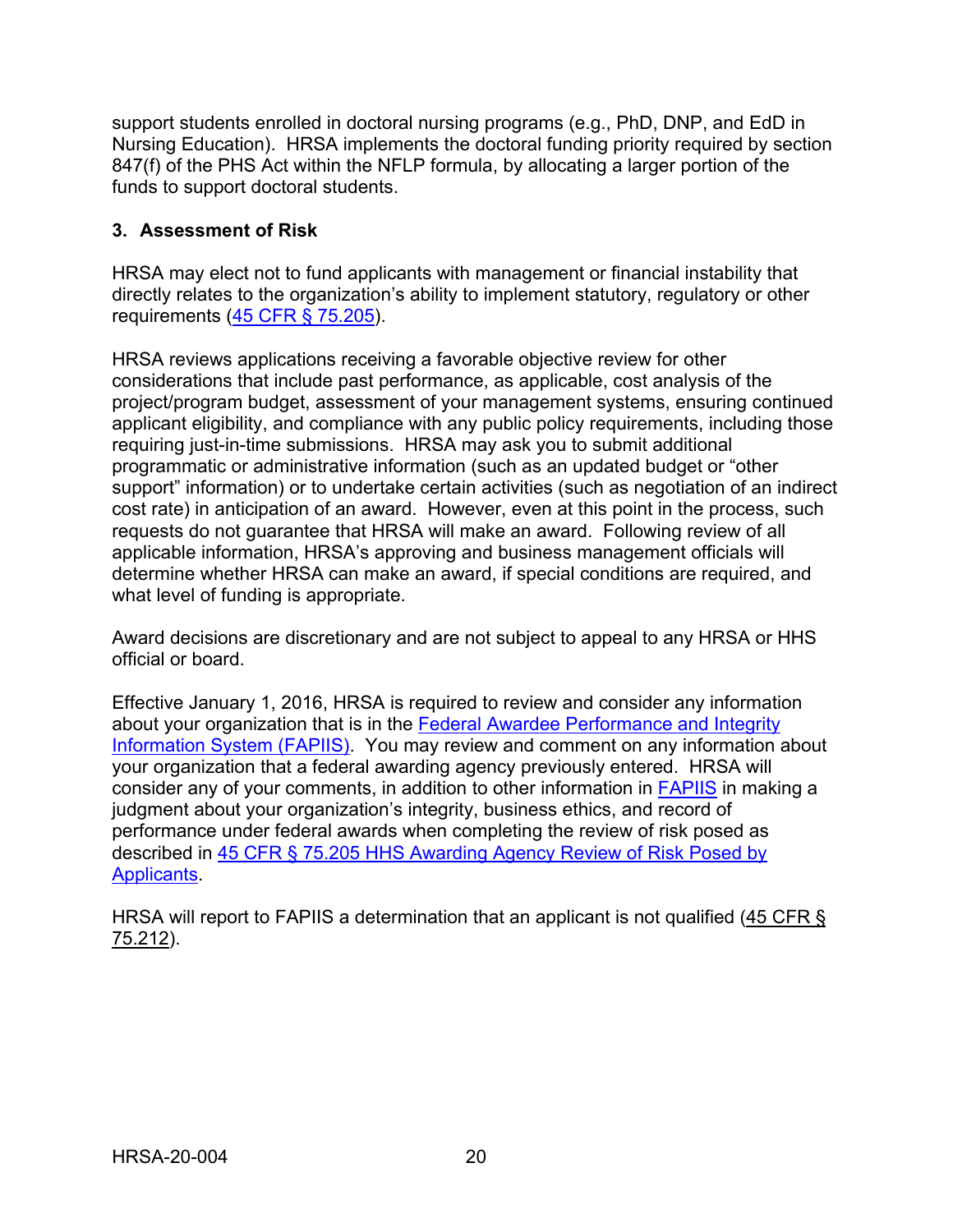## <span id="page-24-0"></span>**VI. Award Administration Information**

### <span id="page-24-1"></span>**1. Award Notices**

HRSA will issue the Notice of Award (NOA) prior to the start date of July 1, 2020. See Section 5.4 of HRSA's *SF-424 [R&R Application Guide](http://www.hrsa.gov/grants/apply/applicationguide/sf424rrguidev2.pdf)* for additional information.

HRSA, acting on behalf of HHS, will send a NoA to awarded institutions indicating the amount of the FCC provided and the non-federal share ICC that the institution will be required to provide.

#### **Receipt of Award**

Awarded institutions will receive the NFLP award via electronic funds transfer. The HHS Payment Management System (PMS) will establish an account for new institutions receiving an award. For information regarding drawdown of funds, contact the Division of Payment Management System at [http://www.dpm.psc.gov/.](http://www.dpm.psc.gov/)

Recipients must draw down the full FY 2020 NFLP award amount from PMS within sixty days of receipt of the award and deposit the funds into an interest-bearing, student loan fund established by the institution. Institutions must conduct all loan activity through the student fund, rather than multiple drawdowns from the PMS account. The student fund must contain the following:

- FCC loan dollars awarded;
- ICC matching amount (equal to not less than one-ninth of the FCC);
- Proceeds from the collections of principal and interest on NFLP loans made from the fund; and
- All other earnings of the fund.

NFLP schools are permitted to retain unused NFLP loan funds in the revolving institutional NFLP fund account without fiscal year restriction. However, unused NFLP funds must be drawn down and disbursed within 18 calendar months from the end of the NFLP designated budget year period.

HRSA performs routine reviews of account inactivity and loan fund use and may require institutions that have not made loan awards to students in the past 2-years to return unused loan fund balances to HRSA.

#### <span id="page-24-2"></span>**2. Administrative and National Policy Requirements**

See Section 2.1 of HRSA's *SF-424 [R&R Application Guide](http://www.hrsa.gov/grants/apply/applicationguide/sf424rrguidev2.pdf)*.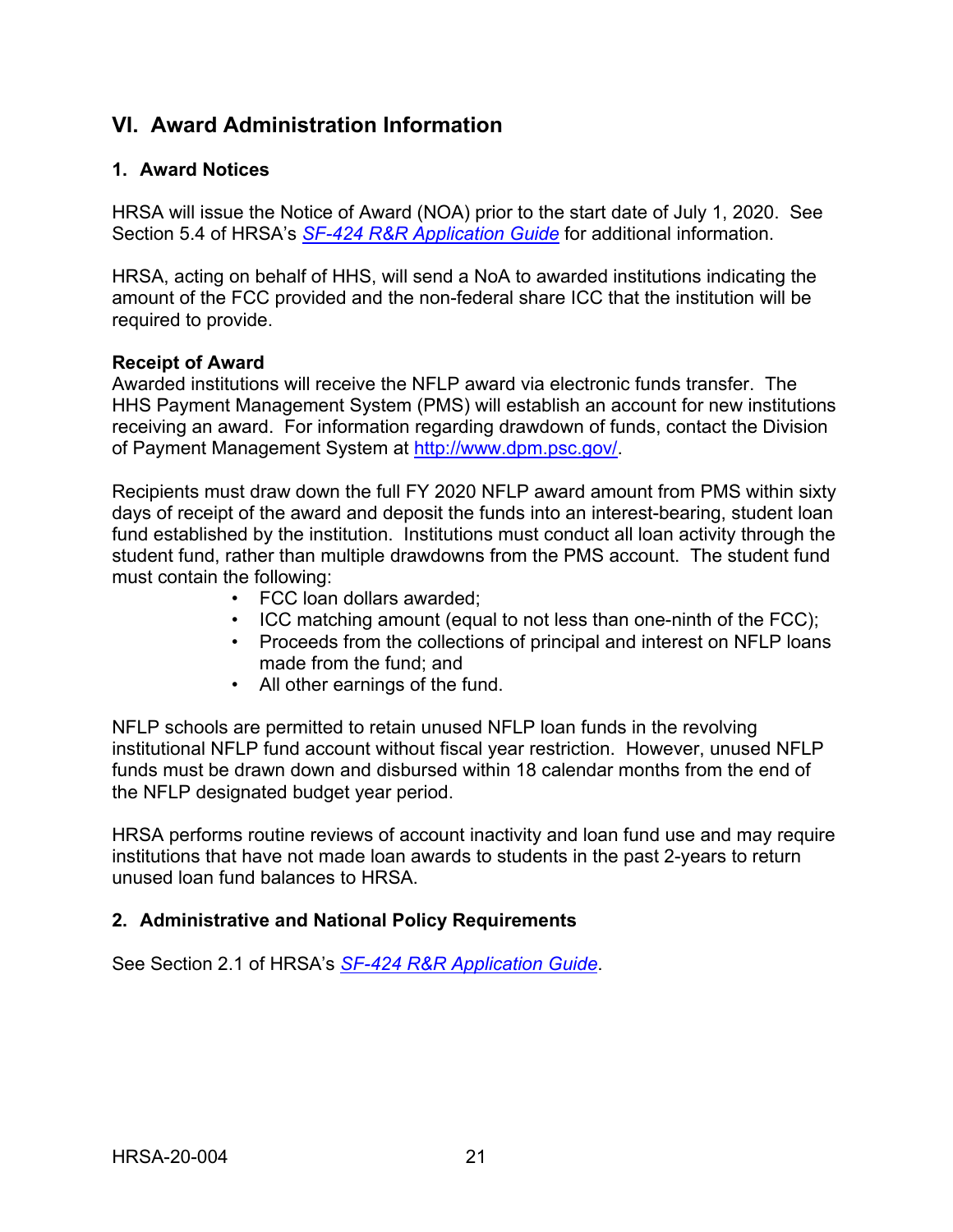### <span id="page-25-0"></span>**3. Reporting**

Award recipients must comply with Section 6 of HRSA's *SF-424 [R&R Application Guide](http://www.hrsa.gov/grants/apply/applicationguide/sf424rrguidev2.pdf)* **and** the following reporting and review activities:

> 1) **Performance Reports.** The recipient must submit a Performance Report to HRSA via the EHBs on an annual basis. All HRSA recipients are required to collect and report performance data so that HRSA can meet its obligations under the Government Performance and Results Modernization Act of 2010 (GPRA). The required performance measures for this program are outlined in the Project Narrative Section IV's Impact Sub-section (a). Further information will be provided in the NOA.

The annual performance report will address all academic year activities from July 1 to June 30, and will be due to HRSA on July 31 each year.

Nurse Faculty Loan Program [Reporting Manual](https://bhw.hrsa.gov/sites/default/files/bhw/grants/reportonyourgrant/nflp_apr-2018-2019.pdf) (PDF - 1.65 MB) [\(DOCX](https://bhw.hrsa.gov/sites/default/files/bhw/grants/reportonyourgrant/nflp_apr-2018-2019.docx) - 1.08 MB) Nurse Faculty Loan Program [Performance Measures](https://bhw.hrsa.gov/sites/default/files/bhw/grants/performancemeasures/Nurse_Faculty_Loan_Program.docx) (DOCX - 51 KB)

Further information will be available in the Notice of Award (NoA).

- 2) **Progress Report.** Not required for this program.
- 3) **Final Program Report.** Not required for this program.
- 4) **Federal Financial Report (FFR).** Not required for this program.
- 5) **Other required reports and/or products**.
	- a. Audit Requirements. Institutions must comply with the audit requirements of 45 CFR 75 Subpart F. Information on the scope, frequency, and other aspects of the audits can be found on the Internet at eCFR — [Code of Federal Regulations](https://www.ecfr.gov/cgi-bin/retrieveECFR?gp=1&SID=501752740986e7a2e59e46b724c0a2a7&ty=HTML&h=L&r=PART&n=pt45.1.75)
	- b. **Payment Management Requirements.** The funds for this award are sub-accounted in the Payment Management System (PMS) and will be in a B type (sub accounted) account. "B" accounts do not require FFR reporting. This type of account allows recipients to specifically identify the individual award for which they are drawing funds and will assist HRSA in monitoring the award. NFLP requires recipients to establish and maintain a revolving fund through which to conduct all loan activity, and to drawdown all funds upon receipt. Funds are considered disbursed upon draw down, and therefore, recipients are not required to report quarterly using the FFR.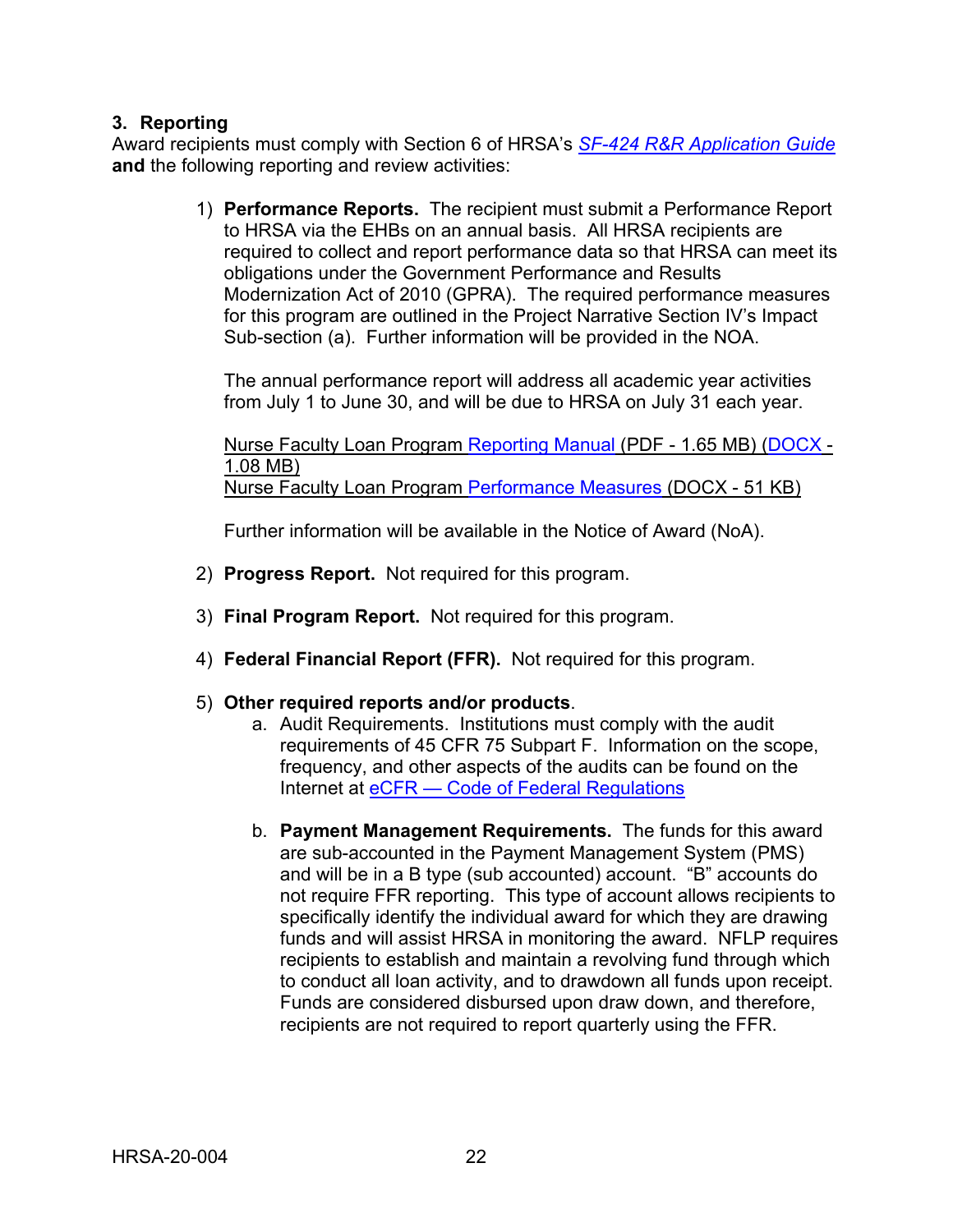6) **Integrity and Performance Reporting.** The NOA will contain a provision for integrity and performance reporting in [FAPIIS,](https://www.fapiis.gov/) as required in [45 CFR](https://www.ecfr.gov/cgi-bin/retrieveECFR?gp=1&SID=4d52364ec83fab994c665943dadf9cf7&ty=HTML&h=L&r=PART&n=pt45.1.75)  [part 75 Appendix XII.](https://www.ecfr.gov/cgi-bin/retrieveECFR?gp=1&SID=4d52364ec83fab994c665943dadf9cf7&ty=HTML&h=L&r=PART&n=pt45.1.75)

## <span id="page-26-0"></span>**VII. Agency Contacts**

You may request additional information and/or technical assistance regarding business, administrative, or fiscal issues related to this NOFO by contacting:

Tim Coyle Grants Management Specialist Division of Grants Management Operations, OFAM Health Resources and Services Administration 5600 Fishers Lane, Mailstop 10SWH03 Rockville, MD 20857 Telephone: (301) 443-4243 Email: [tcoyle@hrsa.gov](mailto:tcoyle@hrsa.gov)

You may request additional information regarding the overall program issues and/or technical assistance related to this NOFO by contacting:

Adanna Agbo Nurse Consultant Attn: Nurse Faculty Loan Program Division of Nursing and Public Health Bureau of Health Workforce Health Resources and Services Administration 5600 Fishers Lane, Room 1190B Rockville, MD 20857 Telephone: (301) 443-2605 Fax: (301) 443-0791 Email: [aagbo@hrsa.gov](mailto:aagbo@hrsa.gov)

You may need assistance when working online to submit your application forms electronically. Always obtain a case number when calling for support. For assistance with submitting the application in Grants.gov, contact Grants.gov 24 hours a day, 7 days a week, excluding federal holidays at:

Grants.gov Contact Center Telephone: 1-800-518-4726 (International Callers, please dial 606-545-5035) Email: [support@grants.gov](mailto:support@grants.gov) Self-Service Knowledge Base: <https://grantsportal.psc.gov/Welcome.aspx?pt=Grants>

Successful applicants/recipients may need assistance when working online to submit information and reports electronically through HRSA's Electronic Handbooks (EHBs).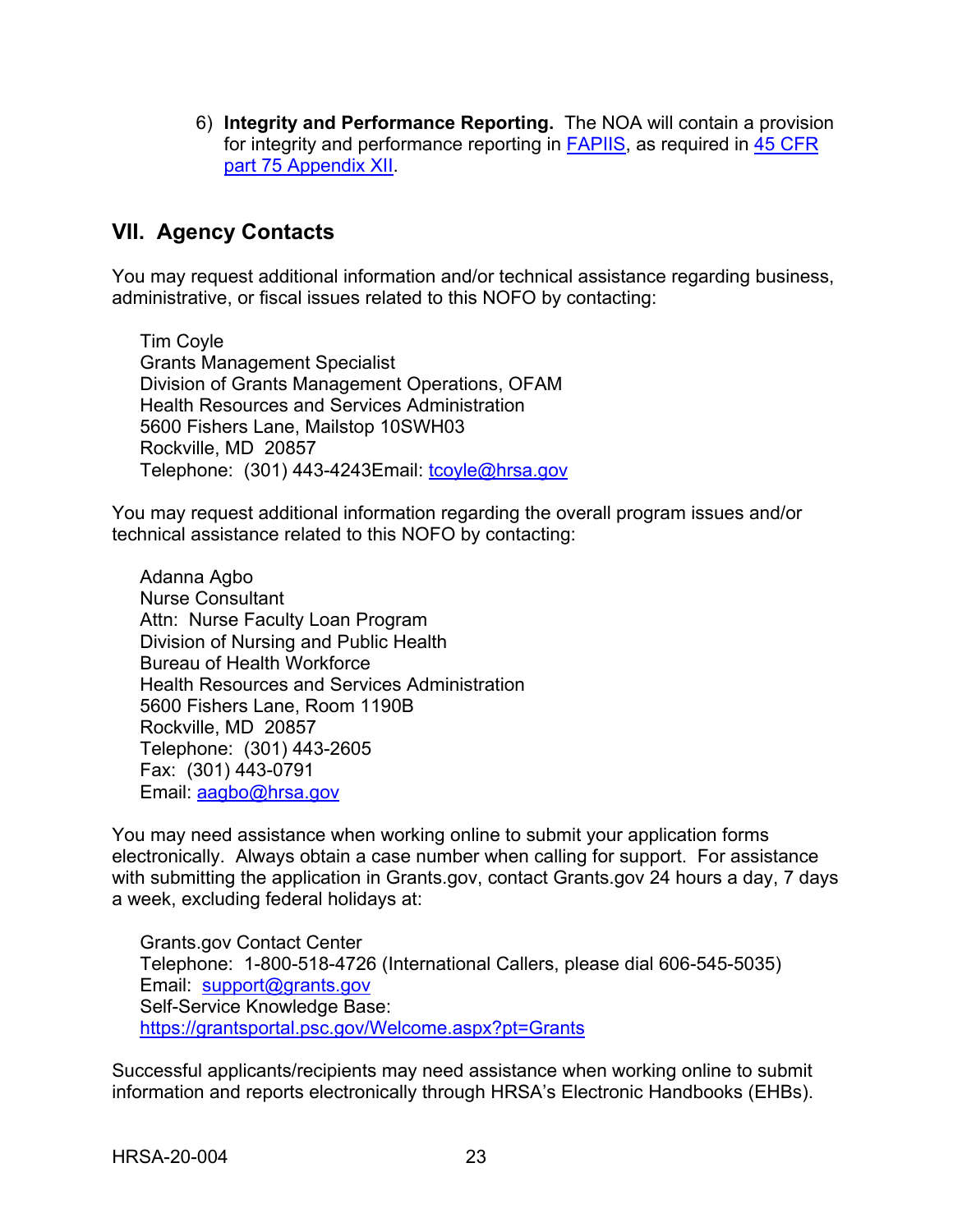For assistance with submitting information in HRSA's EHBs, contact the HRSA Contact Center, Monday–Friday, 8 a.m. to 8 p.m. ET, excluding federal holidays at:

HRSA Contact Center Telephone: (877) 464-4772 TTY: (877) 897-9910 Web: <http://www.hrsa.gov/about/contact/ehbhelp.aspx>

## <span id="page-27-0"></span>**VIII. Other Information**

## **Technical Assistance**

HRSA will hold a pre-application technical assistance (TA) webinar(s) for applicants seeking funding through this opportunity. The webinar(s) will provide an overview of pertinent information in the NOFO and an opportunity for applicants to ask questions. Visit the HRSA Bureau of Health Workforce's open opportunities website at <https://bhw.hrsa.gov/fundingopportunities/> to learn more about the resources available for this funding opportunity.

## **Tips for Writing a Strong Application**

See Section 4.7 of HRSA's *SF-424 [R&R Application Guide](http://www.hrsa.gov/grants/apply/applicationguide/sf424rrguidev2.pdf)*.

Frequently Asked Questions (FAQs) can be found on the program website, and are often updated during the application process.

In addition, a number of helpful tips have been developed with information that may assist you in preparing a competitive application. These webcasts can be accessed at [http://www.hrsa.gov/grants/apply/write-strong/i](http://www.hrsa.gov/grants/apply/write-strong/)ndex.html.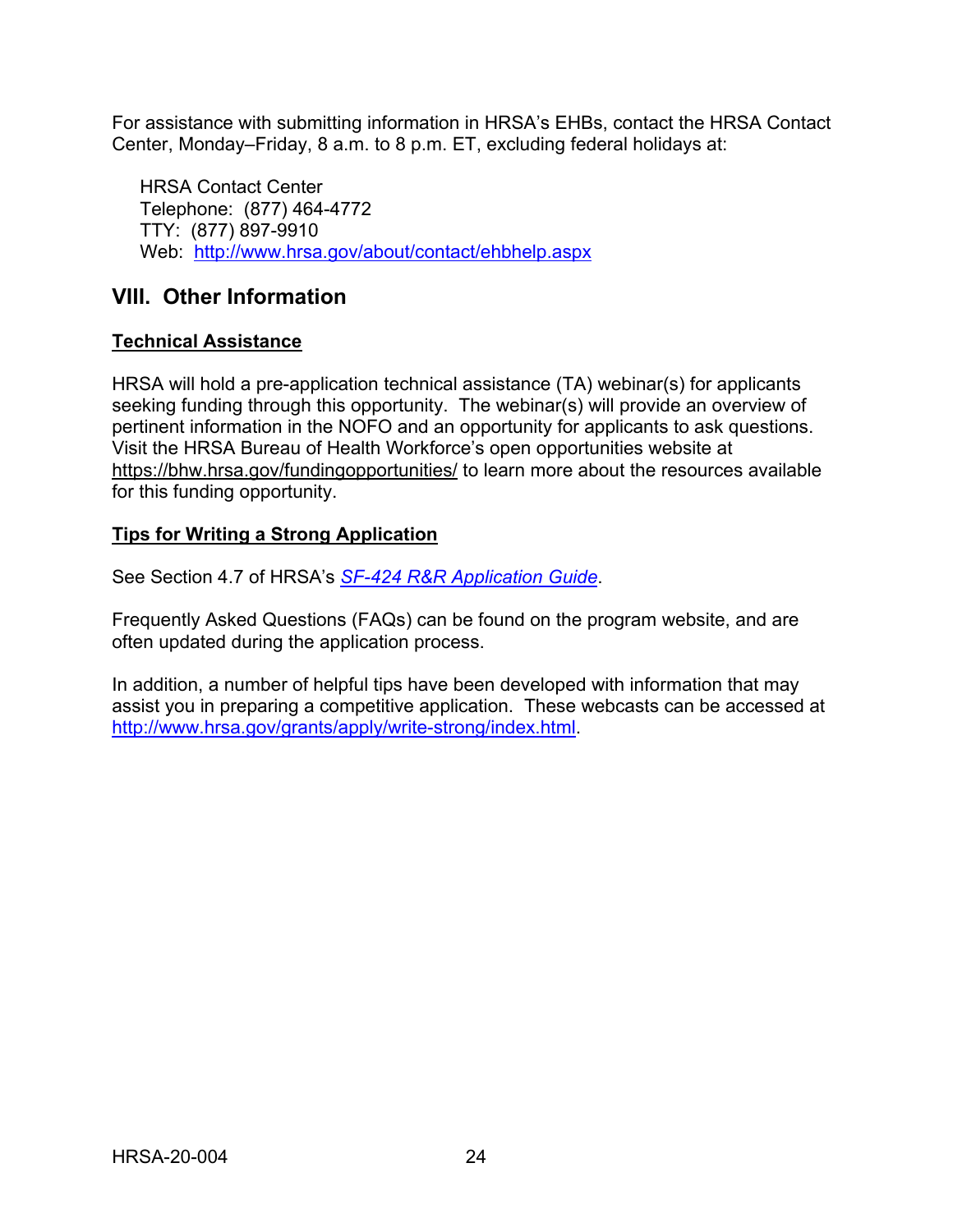## <span id="page-28-0"></span>**Appendix: A**

## **APPENDIX A**

#### **Sample NFLP Terms**

**Under the Nurse Faculty Loan Program ("NFLP") HRSA-20-004, as authorized by Section 846A of the Public Health Service Act ("the Act"), the Secretary of the Department of Health and Human Services ("HHS") enters into an agreement with a school of nursing to establish and operate a student loan fund to increase the number of qualified nursing faculty. This agreement is memorialized through the Notice of Award.** 

- **I. Obligations of the School**
- a. The Fund
	- Institutions must establish and operate a distinct, interest-bearing NFLP loan fund ("the Fund") used only for making NFLP loans to eligible students and for the costs associated with collection of these loans. Eligible institutions are awarded funds in the form of a Federal Capital Contribution (FCC) and are required to deposit an Institutional Capital Contribution (ICC) that is no less than one-ninth of the requested FCC into this fund.
	- The school will deposit into the Fund:
		- o The FCC<br>
		o An Institu
		- An Institutional Capital Contribution (ICC) equal to not less than one-ninth of the FCC Schools must ensure contribution of the correct Maintenance of Effort amount of 1/9th of the FCC,
		- $\circ$  Collections of principal and interest on NFLP loans made from the Fund, and  $\circ$  All other earnings of the Fund.
		- All other earnings of the Fund.
	- NFLP schools are permitted to retain unused NFLP loan funds in the revolving institutional NFLP fund account without fiscal year restriction. However, unused NFLP funds must be drawn down and disbursed within 18 calendar months from the end of the NFLP designated budget year period.
	- HRSA performs routine reviews of account inactivity and loan fund use and may require institutions that have not made loan awards to students in the past 2-years to return unused loan fund balances to HRSA.
- b. Eligible Borrowers:

The school must determine that a student borrower is eligible before awarding a NFLP loan, as well as adhere to all eligibility requirements in the Notice of Funding Opportunity when selecting students for the NFLP loan.

- c. Making NFLP Loans to Students:
	- The school will make NFLP loans to eligible students for the cost of tuition, fees, books, lab expenses, and other reasonable education expenses. The school should offer full support or the amount requested by the student to cover the full or partial tuition/fees on a first-come-first-serve basis for an academic year until funds are expended. An NFLP loan may not exceed \$35,500 per student for any academic year
	- The school must develop student budgets that treat students within groups consistently, but are sensitive to individual circumstances.
	- The school must establish a process to: identify prospective student borrowers, verify their eligibility, and make loans consistent with institutional policies, federal laws and regulations; to include a signed promissory note and disclosure of terms/conditions. This process may also include sending a loan award notification letter to each student borrower requiring the student's signature to indicate acceptance or rejection of the NFLP loan and its terms and conditions.
	- The school must execute an NFLP Promissory Note, indicating students' intent to become nursing faculty, when making an NFLP loan. The borrower must sign the Promissory Note prior to disbursement of loan funds and receive a copy from the school. A new Promissory Note is not necessary each time a student receives funds. Modification of the Promissory Note requires prior approval of HHS. Any statutory amendment to section 846A, or other applicable authorities, affecting the terms of the NFLP loan will requires the Promissory Note be amended, as applicable, for future loans and, in some circumstances, an amendment to previously executed Promissory Notes.
	- Loan Disbursements: Schools should prioritize loans to continuing NFLP borrowers ahead of new NFLP borrowers, and disbursements must be clearly documented. Schools must cease disbursements of NFLP loans to borrowers that are no longer in compliance with the terms of the NFLP award, in situations such as the following: withdrawal from the institution/course of study, failure to meet the academic standards of the institution, and request to terminate NFLP participation.
- d. Interest:

The NFLP loan will bear interest on the unpaid balance of the loan at the:

• Rate of 3 percent per annum beginning 3 months after the Borrower graduates from the advanced nurse education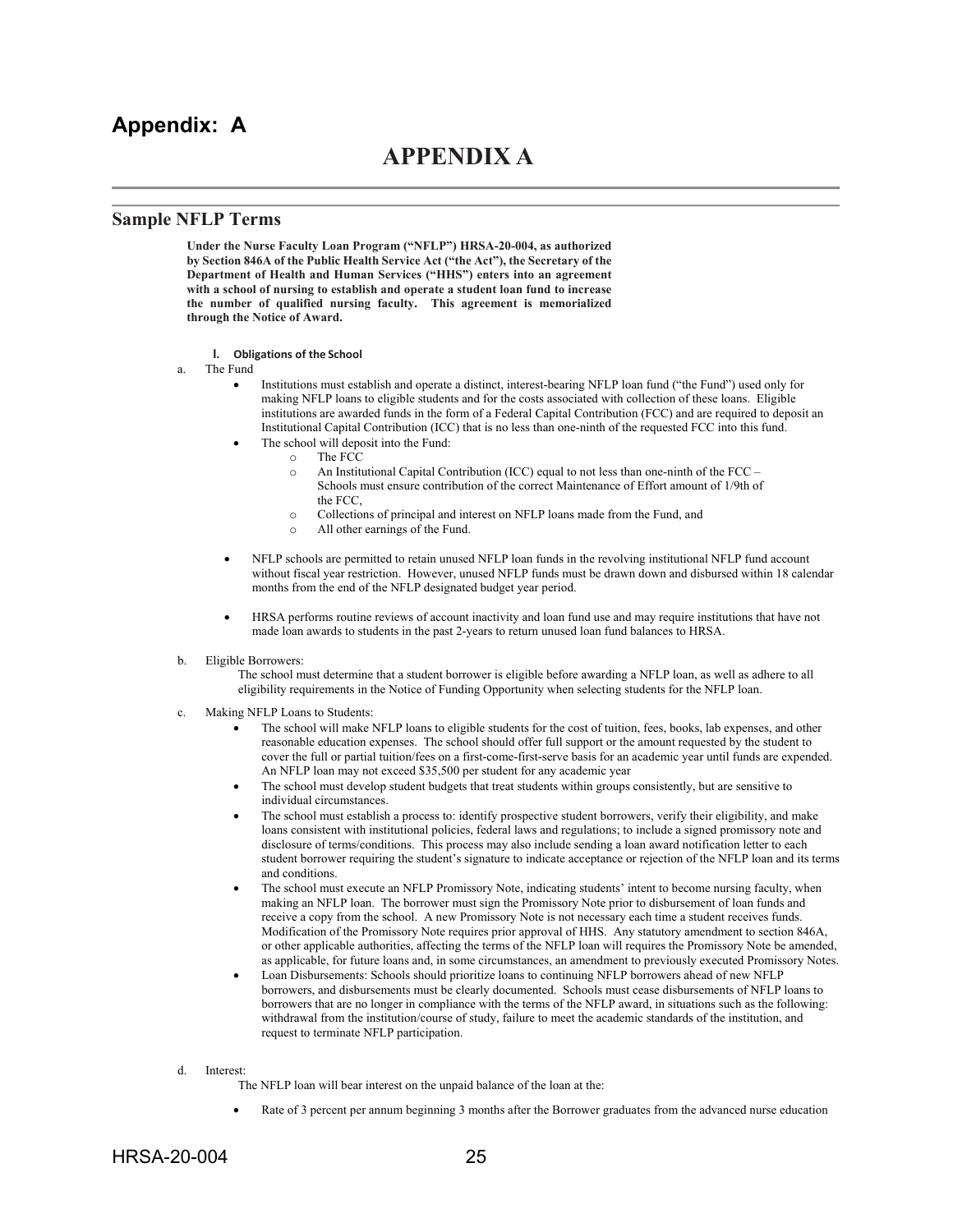program; or

- Prevailing market rate if the Borrower fails to complete the advanced nurse education program or fails to obtain employment as nurse faculty within 12 months following graduation or serve as a nurse faculty member for the 4 year period.
- e. Cancellation: The school will cancel up to 85% of the principal and interest of an NFLP loan over a consecutive 4-year period as follows:
	- Upon the borrower's completion of each the first, second, and third year of full-time employment as a faculty member at an accredited school of nursing the school will cancel 20% of the principal of and interest on the NFLP loan; and
	- Upon borrower's completion of the fourth year of full-time employment as a faculty member at an accredited school of nursing the school will cancel 25% of the principal of and interest on the NFLP loan.
- f. Repayment:

The NFLP loan is repayable over a 10-year period beginning 9 months after the borrower completes the advanced nurse education program, ceases to be enrolled as a student in the advanced nurse education program, or ceases full-time employment as nurse faculty. The school must provide the borrower with a repayment schedule.

- g. Loan Servicing and Collection:
	- The school should have in place structures and policies that enable collection on principal and interest on all loans made from the NFLP student loan fund.
	- The school must conduct and document an entrance interview for each academic year the student receives an NFLP loan. This documentation must include:
		- o A student-signed statement of the borrower's rights and responsibilities regarding the NFLP loan, including the service obligation and cancellation; and
		- o Personal information provided by the borrower to assist in loan cancellation and collection. The school must provide the borrower with a repayment schedule.
		- Exit Process: Institutions must establish and maintain a process to inform and track borrowers' employment and repayment statuses after completion or cessation of the course of study. Institutions should document the exit process with NFLP borrowers.
- h. Default by the Borrower:

If an NFLP borrower defaults on the loan, the school must immediately stop the disbursement of the NFLP loan and begin collection on the loan. Default means:

- An NFLP borrower has failed to make payments as required by the Borrower's Promissory Note and repayment agreement;
- Loss of the status as a student in good standing, as defined by the School for the advanced nurse training program;
- Failure to gain or maintain employment, within 12 (twelve) months of graduation, as a full-time faculty member, at an accredited school of nursing, or part-time faculty member at an accredited school of nursing in combination with another part-time faculty position or part-time clinical preceptor/educator position affiliated with an accredited school of nursing that together equates to full-time employment, or employment as designated joint-appointment faculty serving as full time advanced practice registered nurse (APRN) preceptor within an academic-practice partnership framework affiliated with an accredited school of nursing,
- or;
- An NFLP borrower has failed to provide certification of employment
- i. Records
	- All records associated with NFLP awards, including Borrower Records, must be maintained in accordance with 45 CFR 75.361. The school must establish and maintain borrower records for each NFLP loan recipient, including at a minimum the following:
		- o School's copy of the loan notification letter(s)
		- o Original copy of signed Promissory Note(s);
		- Signed disclosure Statement of Borrower's Rights and Responsibilities;
		- o Records of enrollment status for each academic year of NFLP support;
			- Records of payments and cancellation;
		- o Records of approved leave of absence, deferment, forbearance, or default (as applicable).
	- The school must retain all records relating to an NFLP loan for a minimum of 3 (three) years after the loan is retired.

Any American Recovery Reinvestment Act (ARRA) funds awarded to your NFLP program in the past must be kept separate from the regularly appropriated NFLP funds, and for tracking and reporting purposes, cannot intermingle.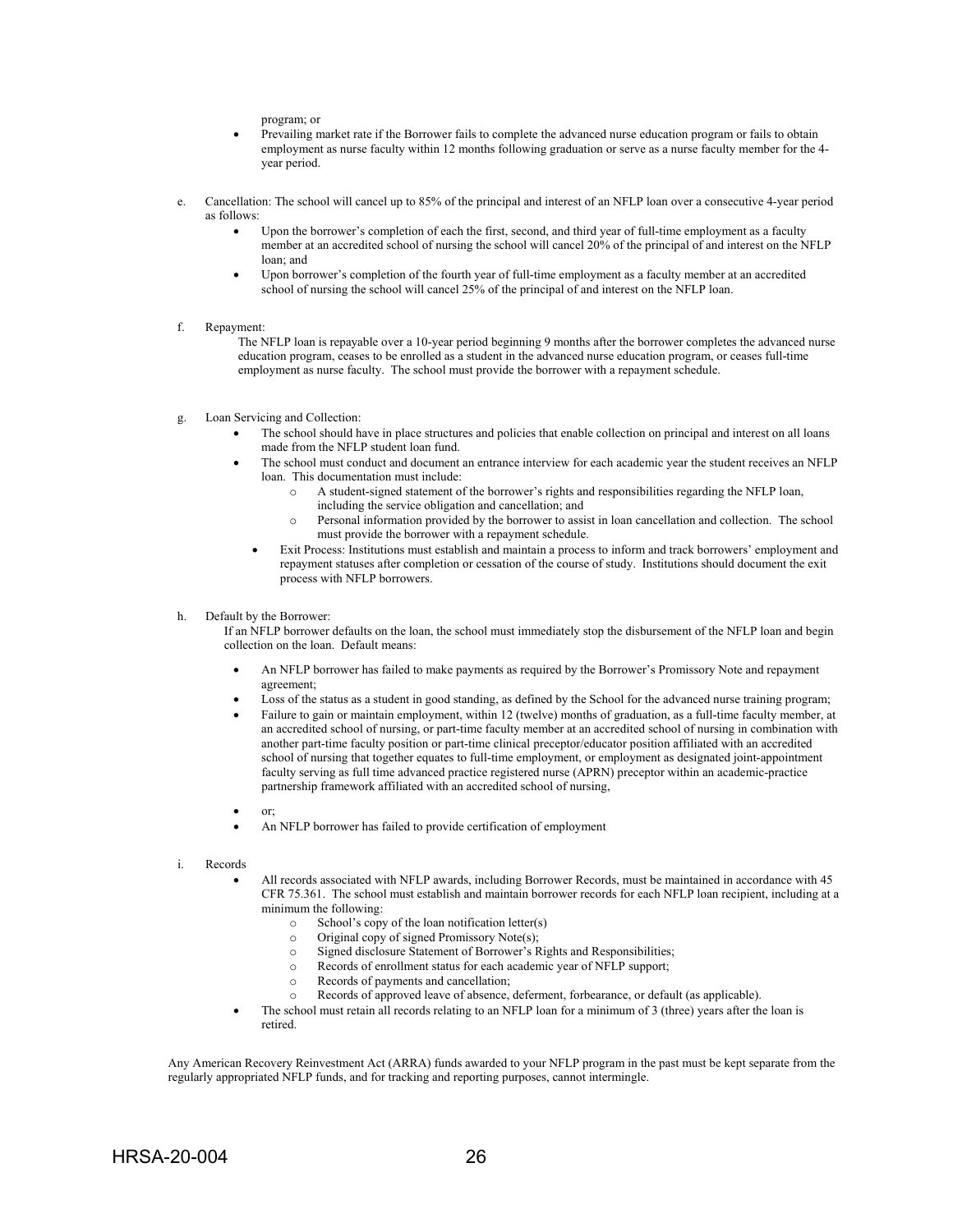Failure to meet NFLP requirements may impact future NFLP grant funding per applicable grant regulations at 45 CFR 75. Institutions that exceed a default rate of greater than 5% will be considered non-compliant with NFLP requirements. The default rate is calculated as the percent of the institution's total outstanding student loan principal subject to repayment, which is past due for a period of greater than 120 days. HRSA will assess award recipients for program compliance including to determine whether an institution has a default rate greater than 5%, on June 30 of each year. When non-compliance is determined (e.g., a NFLP grantee has a default rate greater than 5%), HRSA will notify the institution of its non-compliant status, as well as any required steps to come into compliance, including any necessary action on the part of the grantee. Grantees will be provided with a time-phased approach to resolve compliance issues. Failure to comply with the grant requirement within the specified time frame may result in administrative actions up to and including, withholding further Federal awards for the project, as well as the suspension and/or termination of the NFLP grant.

- 1. FEDERAL CAPITAL CONTRIBUTION (FCC): This award represents the HHS/HRSA share of the funds, the FCC award amount made available to establish or continue the NFLP loan fund at your institution.
- 2. INSTITUTIONAL CAPITAL CONTRIBUTION (ICC): Institutions are required to contribute an ICC amount equal to at least 1/9<sup>th</sup> of the FCC award amount. Institutions have the option of contributing a larger share to the loan fund. The ICC amount is in addition to the FCC award amount and must be deposited into the NFLP loan fund.

NFLP LOANS TO STUDENTS: Nursing students who receive NFLP loan support must be enrolled in an eligible Master's or Doctoral nursing degree program at the time the NFLP loan is established

IMPORTANT NOTE: As authorized by Section 847(f) of the Public Health Service Act (42 U.S.C. 297o (f)), a funding priority shall be given to NFLP applicants that support doctoral nursing students.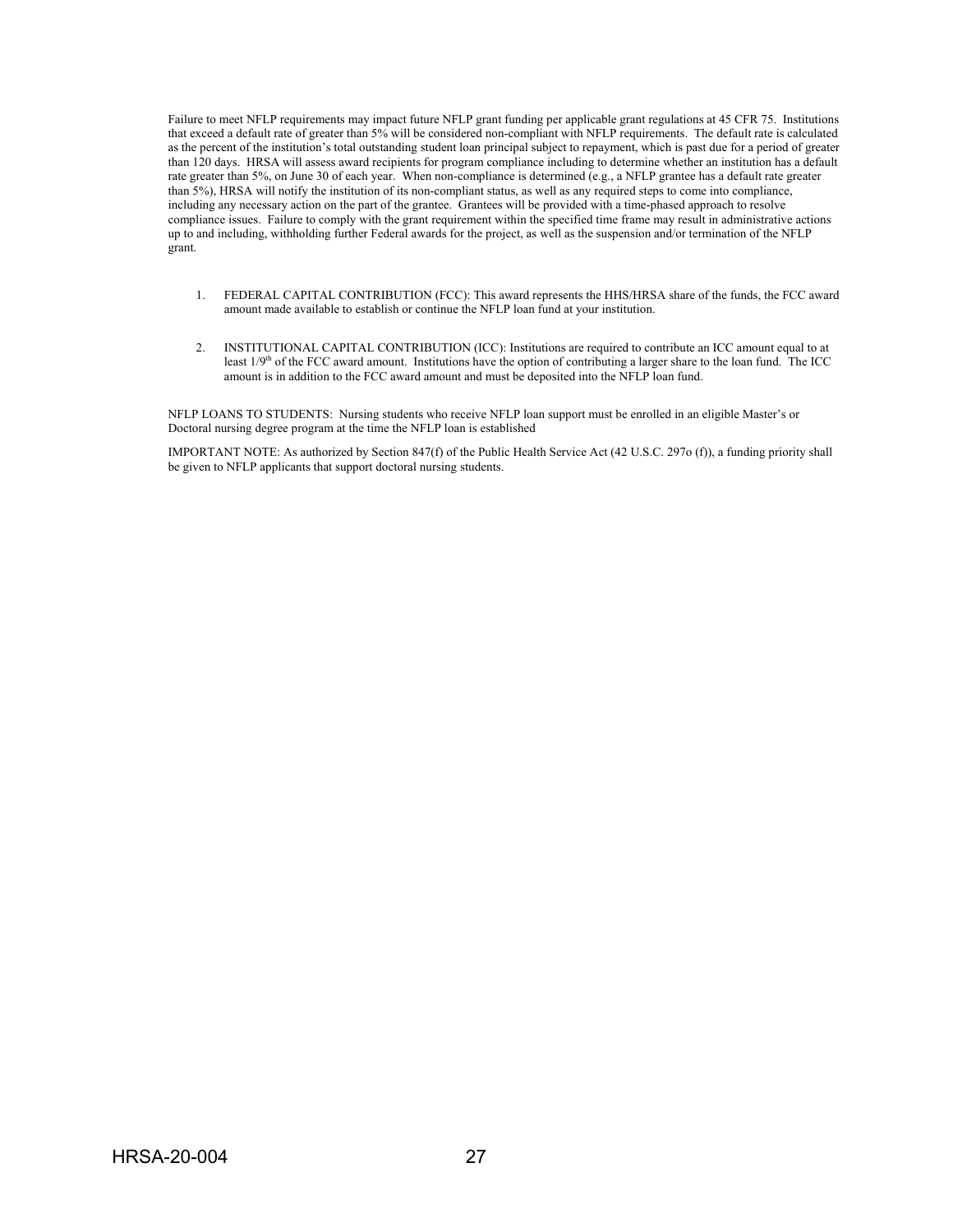## **APPENDIX B**

<span id="page-31-0"></span>OMB Approval No.: 0915-0378; Expiration: 07/31/2020

## **Nurse Faculty Loan Program - Program Specific Data Form**

#### **CURRENT FISCAL YEAR? (Formatted DATE Field)**

Instruction: Enter the fiscal year date that is provided in the current NFLP Funding Opportunity Announcement cover page.

#### **PREVIOUS NFLP APPLICANT? Yes No**

Instruction: Select 'YES' if your school has ever received past NFLP funding. Enter 'NO' if your school has never received NFLP funding.

| <b>A. Program Information</b>                                                   |                                                                                                                            |    |                                                                                                           |                                                                                                                        |     |    |
|---------------------------------------------------------------------------------|----------------------------------------------------------------------------------------------------------------------------|----|-----------------------------------------------------------------------------------------------------------|------------------------------------------------------------------------------------------------------------------------|-----|----|
| Select Type of Institution:                                                     | Public     Private                                                                                                         |    |                                                                                                           |                                                                                                                        |     |    |
| Select Type of Entity:                                                          | School/College of Nursing<br>]Other Entity/Department within the Institution that offers a Graduate Nursing Degree Program |    |                                                                                                           |                                                                                                                        |     |    |
| Provide Educator Component/Course Offered:                                      |                                                                                                                            |    |                                                                                                           | Applicants may add new educator courses offered or edit/delete previous educator courses specified.                    |     |    |
| <b>B. Accreditation</b>                                                         |                                                                                                                            |    |                                                                                                           |                                                                                                                        |     |    |
|                                                                                 |                                                                                                                            |    |                                                                                                           | State the applicable accreditation for the graduate nursing program(s) offered and provide the required documentation: |     |    |
| C. Federal Funds Requested                                                      |                                                                                                                            |    |                                                                                                           |                                                                                                                        |     |    |
| Indicate the total Federal Capital Contribution (FCC) Amount Requested.         |                                                                                                                            |    |                                                                                                           |                                                                                                                        |     |    |
| D1. NFLP Loan Fund Balance/Unused Accumulation                                  |                                                                                                                            |    |                                                                                                           |                                                                                                                        |     |    |
|                                                                                 |                                                                                                                            |    | Indicate the institution's NFLP loan fund balance as of the past reporting period end date.               |                                                                                                                        |     |    |
| <b>D2. NFLP Loan Fund Default Rate</b>                                          |                                                                                                                            |    |                                                                                                           |                                                                                                                        |     |    |
| Does the institution's NFLP default rate exceed the threshold (>5%)?            |                                                                                                                            |    |                                                                                                           |                                                                                                                        | Yes | No |
| If yes, has a corrective action plan been included as part of your application? |                                                                                                                            |    |                                                                                                           |                                                                                                                        | Yes | No |
| <b>D3. Last NFLP Student Loan Award</b>                                         |                                                                                                                            |    |                                                                                                           |                                                                                                                        |     |    |
|                                                                                 |                                                                                                                            |    | Has an NFLP loan been disbursed from the institution's NFLP loan fund within the last two academic years? |                                                                                                                        | res | No |
|                                                                                 |                                                                                                                            |    |                                                                                                           | E.1 NFLP Enrollees Information by Degree - Continuing Students Expected to Request NFLP Support                        |     |    |
|                                                                                 | <b>Master's Degree</b>                                                                                                     |    |                                                                                                           | <b>Doctoral Degree</b>                                                                                                 |     |    |
| <b>Type of Institution</b>                                                      | <b>FT</b>                                                                                                                  | PT | <b>FT</b>                                                                                                 | PT                                                                                                                     |     |    |
| Public - In-state                                                               |                                                                                                                            |    |                                                                                                           |                                                                                                                        |     |    |
| Public - Out-of-                                                                |                                                                                                                            |    |                                                                                                           |                                                                                                                        |     |    |
| Private                                                                         |                                                                                                                            |    |                                                                                                           |                                                                                                                        |     |    |
| <b>TOTALS:</b>                                                                  |                                                                                                                            |    |                                                                                                           |                                                                                                                        |     |    |
|                                                                                 |                                                                                                                            |    | E.2 NFLP Enrollees Information by Degree - New Students Expected to Request NFLP Support                  |                                                                                                                        |     |    |
| <b>Master's Degree</b><br><b>Type of Institution</b>                            |                                                                                                                            |    | <b>Doctoral Degree</b>                                                                                    |                                                                                                                        |     |    |
|                                                                                 | <b>FT</b>                                                                                                                  | PT | FT                                                                                                        | PT                                                                                                                     |     |    |
| Public - In-state                                                               |                                                                                                                            |    |                                                                                                           |                                                                                                                        |     |    |
| Public - Out-of-<br>state                                                       |                                                                                                                            |    |                                                                                                           |                                                                                                                        |     |    |
| Private                                                                         |                                                                                                                            |    |                                                                                                           |                                                                                                                        |     |    |
| <b>TOTALS:</b>                                                                  |                                                                                                                            |    |                                                                                                           |                                                                                                                        |     |    |